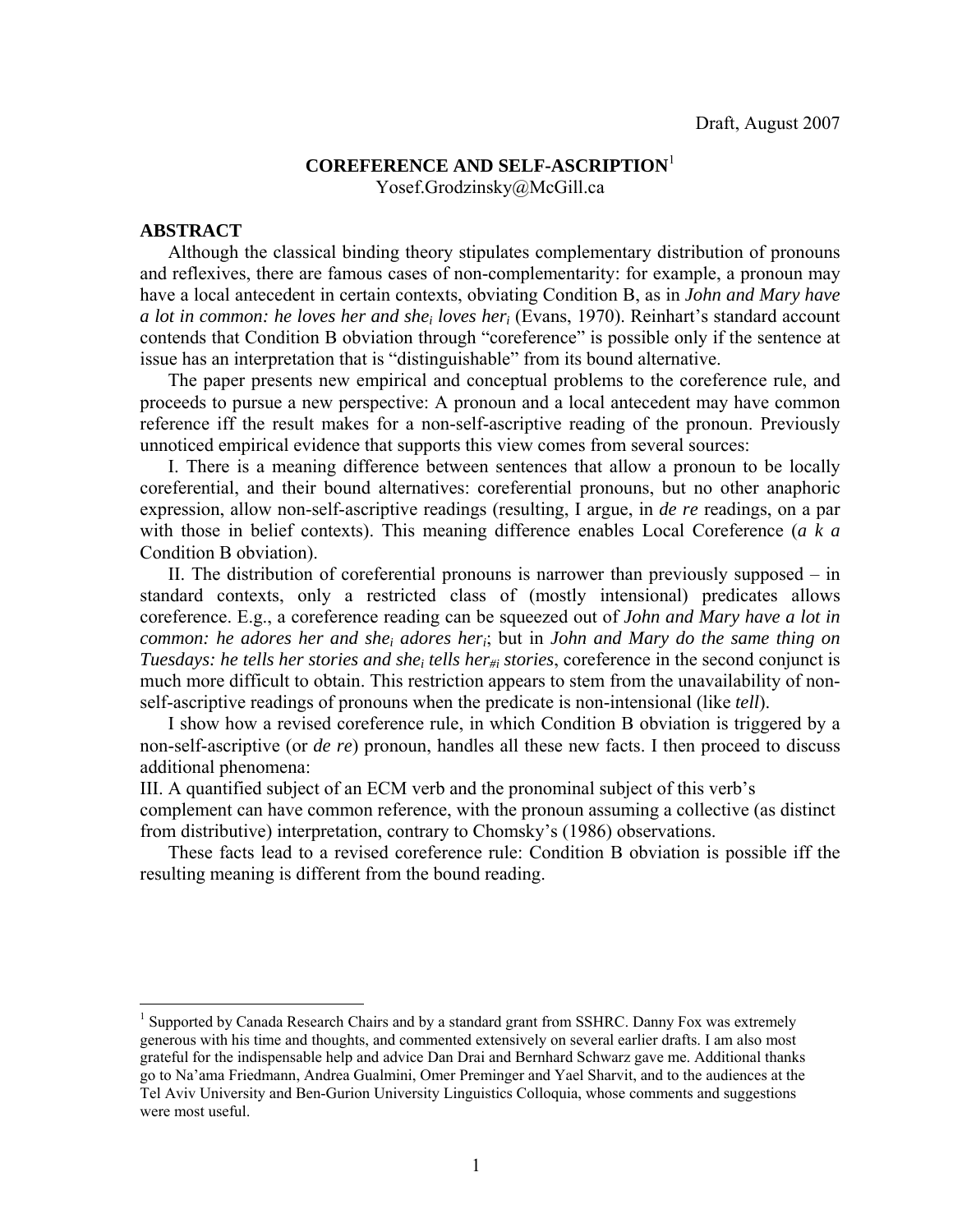#### **0. From rule-i to** *de re* **Co-determination**

The classical binding theory stipulates complementarity between pronouns and reflexives. Yet there are famous cases of non-complementarity. For example, a pronoun may corefer with a local antecedent in certain contexts, obviating Condition B, as in *John and Mary have a lot in common: he loves her and shei loves heri* (Evans, 1970), or *I dreamt I was Brigitte Bardot and I<sub>i</sub> kissed me<sub>i</sub>* (Lakoff, 1972). A standard account of such phenomena, proposed by Reinhart (1983) and Grodzinsky & Reinhart (1993), contends that Condition B obviation through coreference is possible only if the sentence at issue has an interpretation that is "distinguishable" from its bound alternative. Other accounts of coreference vary in precise formulation as we shall see, but they all retain the idea that coreference is obtained through a comparison between alternative interpretations (Heim, 1993/1998; Fox, 2000; Büring, 2005).

I present reasons to revisit the coreference rule (*a k a* rule-i). The basic observation here is that self-ascription and coreference are closely related. In particular, self-ascriptive readings of anaphors – available (at times even forced) in bound anaphors – are blocked in coreference. This observation paves the way to a new account: what makes apparent violations of condition B possible is the non-self-ascriptive reading of the pronoun (which, I will try to argue, is a *de re* reading). Taking Reinhart's approach as my point of departure, I present the relevant facts, and then move on to consider a new version of the coreference rule: a pronoun can corefer with a local antecedent if it has a *de re* reading. Finally, I present a more generalized alternative, according to which a pronoun may corefer with a local antecedent only if its meaning is distinct from that of its bound alternative (Distinct Meaning Co-determination, DMC).

The paper begins with the standard approach to coreference, as manifest in rule-i (Section 1). This rule assumes a distinction between coreferential and bound-variable pronouns, and that all pronouns that have local antecedents are coreferential, and permits a pronoun to corefer with a local antecedent on condition that it have a "distinguishable" interpretation that is somehow different from the bound alternative in the relevant context. Section 2 presents problems for this approach to coreference. Central among these are the vagueness of the term "distinguishable interpretation", and the fact (brought up by Heim) that condition B violations are possible even when the antecedent of the pronoun is a bound variable, which goes against the spirit of rule-i. I then move on to Heim's solution for this problem, and her

2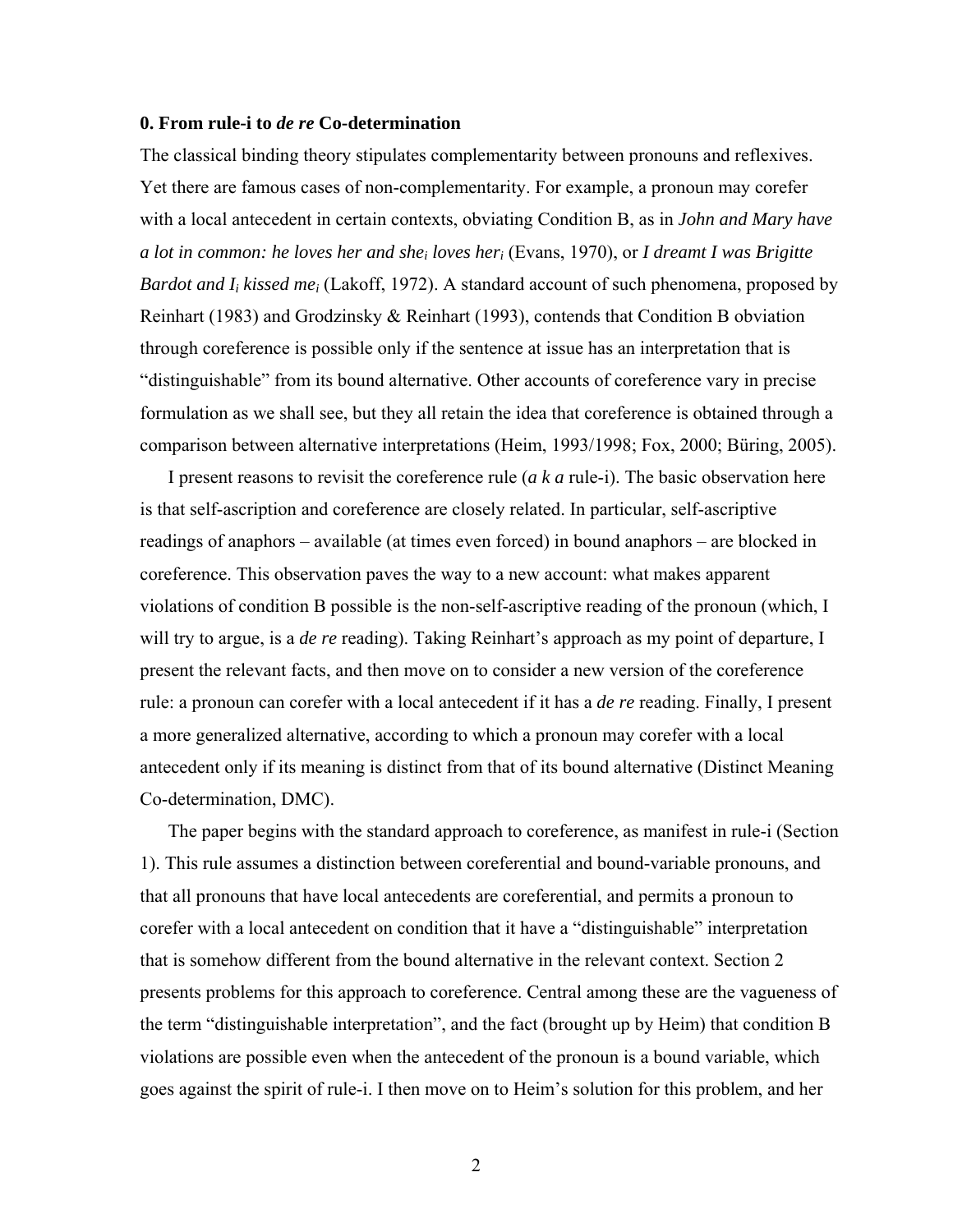revised rule (Section 3). Following Higginbotham, she builds a dual linking system, in which local coreference is an indirect relation between two NPs, manifest when both are linked to the same antecedent. Similar to rule-i, a relation between these NPs (now called codetermination) is possible when context allows a "distinguishable interpretation" to arise.

Observations on the structure of Heim's Exceptional Co-determination Rule lead to a search for new phenomena: in her system a (previously coreferential) co-determined pronoun is connected to a local "antecedent" only indirectly. Hence, there may be reasons to look for semantic consequences of this indirect connection. The search bears fruit, leading to the conclusion that locally coreferring pronouns (that apparently violate condition B) are nonself-ascriptive (Section 4). I argue that the distinction between self-ascriptive and non-selfascriptive readings in the context of coreference is on a par with the *de se/de re* distinction, usually invoked in belief contexts. I then reformulate the coreference rule as a *de re* Codetermination rule.

Next, I move on to consider related phenomena. Section 5 demonstrates that rule-i's overgeneration problem (i.e., the unacceptability of coreference in sentences like *John and Mary do the same thing on Tuesdays: he tells her stories and she<sub>i</sub> tells her<sub>#i</sub> stories) is solved* by the *de re* Co-determination rule. Section 6 brings up a puzzle that regards the unexpected absence of collective interpretation of pronouns, which Chomsky (1986) presents as an empirical argument against rule-i. Chomsky's facts are reconsidered in light of the foregoing discussion. It turns out that when the relevant sentences are placed in proper discourse context, they do allow for collective readings of the pronouns – a fact not considered by Chomsky. This new set of facts leads to a generalization of the *de re* Co-determination rule (section 7). Finally, Section 8 briefly considers the consequences of the new view on coreference to the debate on the acquisition of binding and coreference.

#### **1. The current picture and how we came to have it**

A Binding theory in which locality is the divide between pronouns and reflexives (e.g., Chomsky, 1981) is immediately confronted with several types of counterexamples, which indicate that these two types of anaphoric expressions are not in complementary distribution. Prominent among these are cases where a pronoun is locally linked to an antecedent. One famous type consists of cases in which a certain context induces Condition B violations, as the pronoun is linked to a local antecedent:

3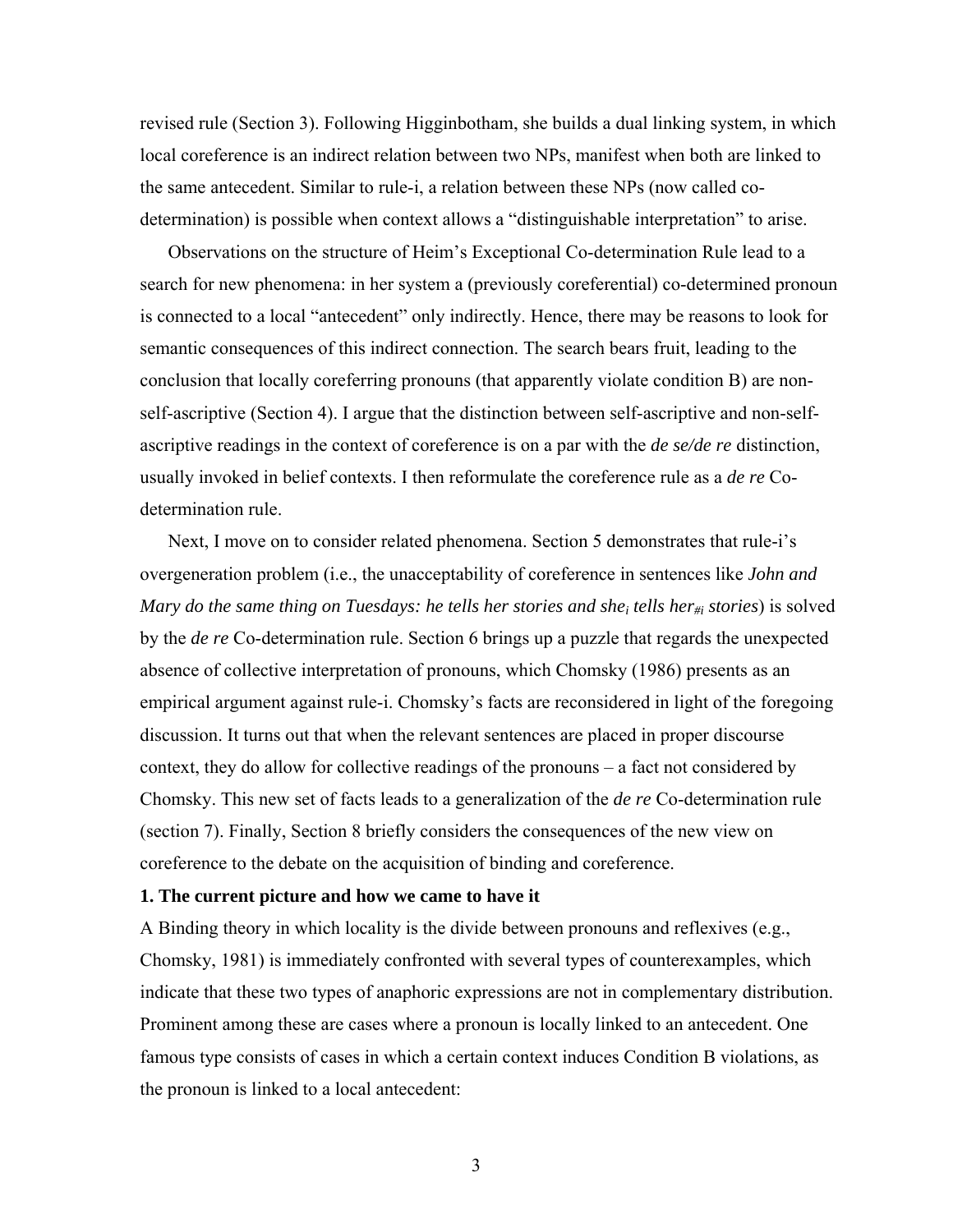### (1) Local Coreference – "apparent" violations of Condition B:

- a. John and Mary have a lot in common. He loves her and *she* loves *her*. (Evans, 1980)
- b. I dreamt I was Brigitte Bardot and *I* kissed *me*. (Lakoff, 1972)
- c. Who is this woman? She must be Zelda. *She* praises *her* to the skies. Only Zelda would do that. (Evans, 1980)
- d. If everyone hates John then it follows that even *he (himself)* hates *him*. (Heim, 1993/1998)
- e. Sometimes I'm so bad, even *I* don't like *me*. (Bill Laimbeer, *Detroit Pistons*, due to Steve Pinker)

A well-known account (Reinhart, 1983; Grodzinsky & Reinhart, 1993) proposes that such violations are possible for a semantic reason, namely if the relation between the pronoun and its antecedent in (1) results in a special interpretation. On this view, this relation is distinct from binding, and hence exempt from the Binding Theory.

Reinhart builds on an idea of Bach and Partee (1980), who propose to handle pronominal ambiguities in VP-ellipsis by distinct grammatical modules. They observe that "It is really only in situation (2a) (in some sentences)… that it seems appropriate to talk about coreference. In every other case...coindexing of a pronoun with some other expression is a shorthand way of saying that the pronoun in question is being interpreted as a boundvariable."

- (2) Binding vs. coreference (Bach & Partee, 1980):
	- a. *John* said *he* was OK
	- b. No *woman* doubts *she* is OK
	- c. . . .the *woman* who said *she* found the answer

The distinction between coreference and variable binding, then, is the backdrop against which the current picture was formed. It extends the Bach-Partee distinction between bound and coreferential pronouns to other phenomena. For example, to the strict/sloppy identity ambiguity in VP-ellipsis (2a) and in sentences with *only* (2b), where a single indexing system that handles referential dependencies produces multiple readings:

- (3) Strict/sloppy ambiguities:
	- a. VP-ellipsis: John<sub>i</sub> walked his<sub>i</sub> dog and Bill<sub>i</sub> did [walk his<sub>i4</sub> dog] too
		- (Ross, 1967; Keenan, 1971)
		- *i*. Sloppy meaning: …Bill walked Bill's dog
		- *ii*. Strict meaning: ...Bill walked John's dog
	- b. Cases with *only:* Only John voted for his mother
		- *i*. "Sloppy" meaning entails that she may have gotten more than 1 vote
		- *ii*. "Strict" meaning entails that she got exactly 1 vote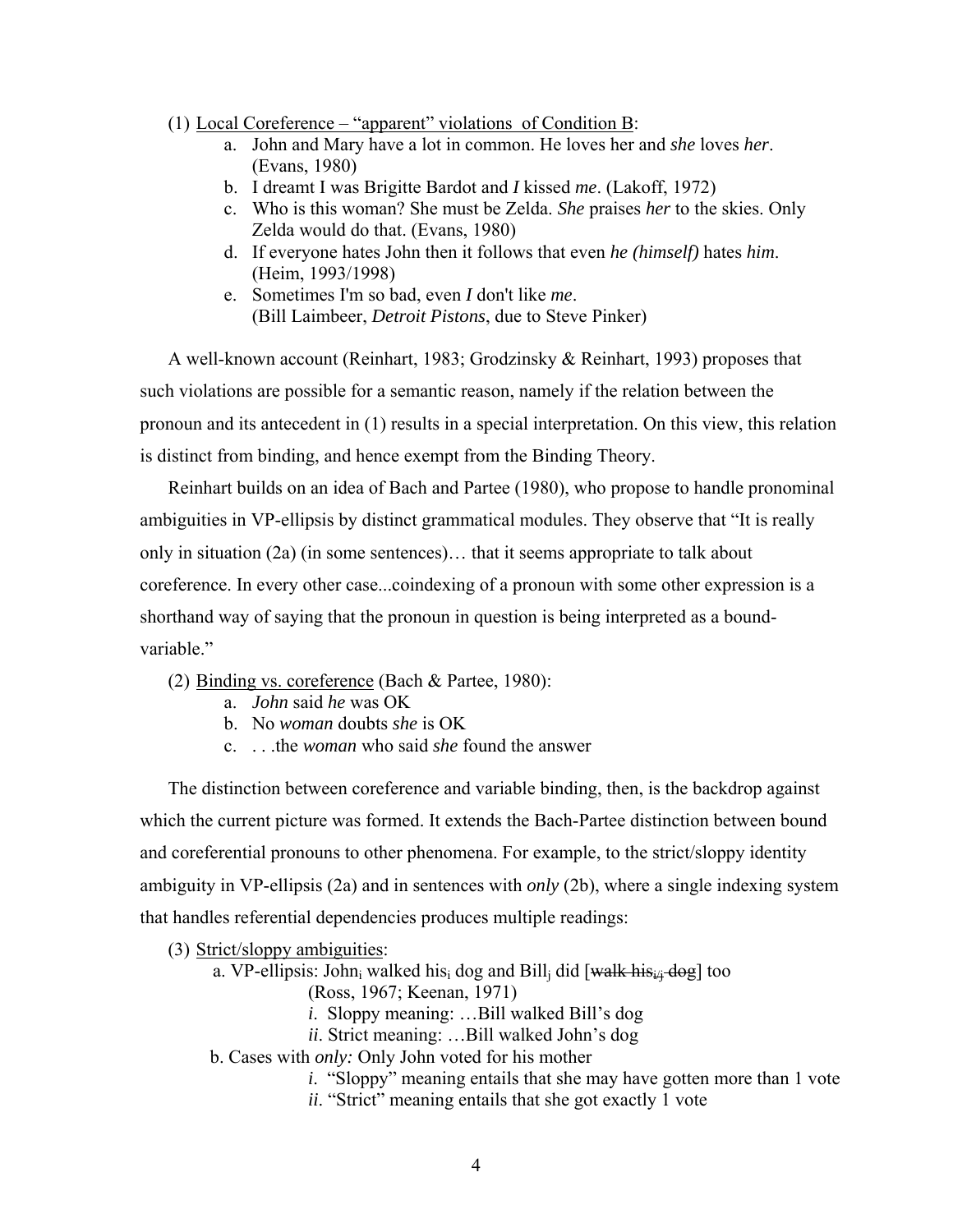Thus strict identity coreference in VP-ellipsis (3a-*ii*) and with *only* (3b-*ii*) is grouped with Local Coreference (1) as well as with cases of pronominal coreference without a violation (4a), where a pronoun can corefer with a non-c-commanding antecedent, but cannot be bound by it  $(4b)$ :<sup>2</sup>

- (4) Coreference without a violation:
	- a. The man [next to Mary<sub>i</sub>] touched her<sub>i</sub>
	- b. \*The man [next to [every actress] [buched here i

Local Coreference, however, cannot hold between a pronoun and just any antecedent NP. As (5a) demonstrates, it is impossible in the absence of a licensing context:

(5) a. Mary<sub>i</sub> likes her $_{i}$ b. Maryi likes herselfi

The need, then, is to distinguish coreference from variable binding on the one hand, and on the other hand regulate it so that cases like (5a) are ruled out. Thus a special rule is proposed, relying on the observation that where an anaphor can be bound (5b), pronominal coreference is blocked. The rule is supposed to express the intuition that pronominal coreference is possible when it accomplishes something that binding cannot do – that pronouns may be coreferential only on condition that they do something special:

(6) Rule-i (Grodzinsky & Reinhart, 1993):

 NP A cannot corefer with NP B if replacing A with C, C a variable A-bound by B, yields an indistinguishable interpretation.

This leads to a cluster of facts that are said to follow from the same principle:

(7) Reinhart's Coreference Cluster:

 $\overline{a}$ 

- a. Pronominal binding is only variable binding; any other relation between a pronoun and an antecedent is coreference.
- b. Coreference clusters 3 types of cases:
	- i. Local Coreference in Condition B violations (1).
	- ii. Strict-identity readings (3a-ii), (3b-ii).
	- iii. Coreference without violation pronouns co-referring with non ccommanding antecedents (4a).

Rule-i accounts for these cases as follows: Condition B violations (1) are possible in discourse contexts that add some special angle to the assertion – perhaps a modicum of irony

<sup>&</sup>lt;sup>2</sup> Grodzinsky & Reinhart (1993) collapsed Condition B and Condition C violations. In this paper, I ignore issues pertaining to Condition C, focusing only on pronouns.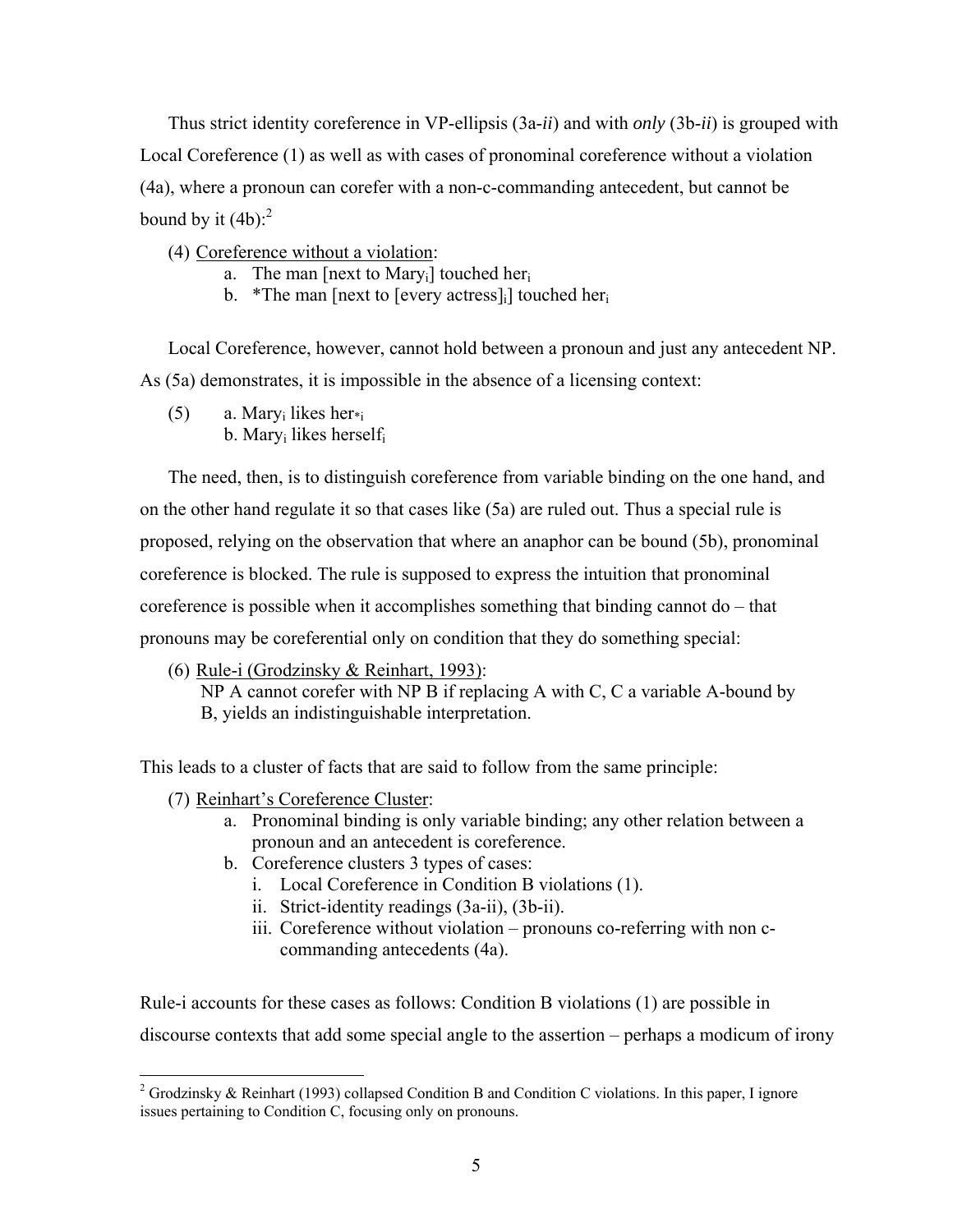or some such thing – which leads to an interpretation that is distinguishable from its bound counterpart, and thus Local Coreference is licensed. Next, the truth conditions of sentences with strict pronouns (3a-ii), (3b-ii) are different from their sloppy counterparts, hence interpreted distinctly. Finally, coreference without violation in (4a) is licit because it results in an interpretation that is distinct from the ungrammatical (4b) which is presumably uninterpretable. For these three types of cases, rule-i seems to work.

# **2. Potential problems for the coreference rule**

Although the rule accounts for the facts it is designed to cover, empirical problems and conceptual questions do arise. Some of these are listed below:

# 2.1. Reference

The coreference rule is stated as a relation between pronouns and *referential* antecedents. Yet Condition B violations are sometimes possible in sentences where this is not so. Heim (1993/1998), in her critique of rule-i, presents donkey anaphora bound by an indefinite, and points out that Rule-i is incapable of handling such sentences:

(8) If everyone hates a man<sub>i</sub>, then it follows that [that man himself] hates him

Examples such as (8) may call into question the relevance of reference to the analysis of Local Coreference.

# 2.2. Overgeneration

The net that the rule casts may be too wide. In particular, it is not designed to distinguish among predicate types. Yet upon examination, coreference appears to be possible only with a restricted class of mental predicates as those above, and blocked with others. Here is a handful of examples:

- (9) a. \*I know what Mary and John do every Tuesday. She gives/sends him money and hei gives/sends himi money.
	- b. \*Is this clown Zelda? Of course she<sub>1</sub> is. She<sub>i</sub> just sent/mailed her<sub>i</sub> a letter. Only Zelda would do such a thing.
	- c. \*No one gave/sent John a gift. Only hei gave/sent himi a gift

These contrasts are unexpected, and call for an explanation.

# 2.3*.* Vagueness

Central to rule-i is the notion "distinguishable interpretation", and yet the nature of this notion is not clear. The most natural construal of this notion seems to be "distinct truth conditions." However, to require this from the trigger for coreference would lead to incorrect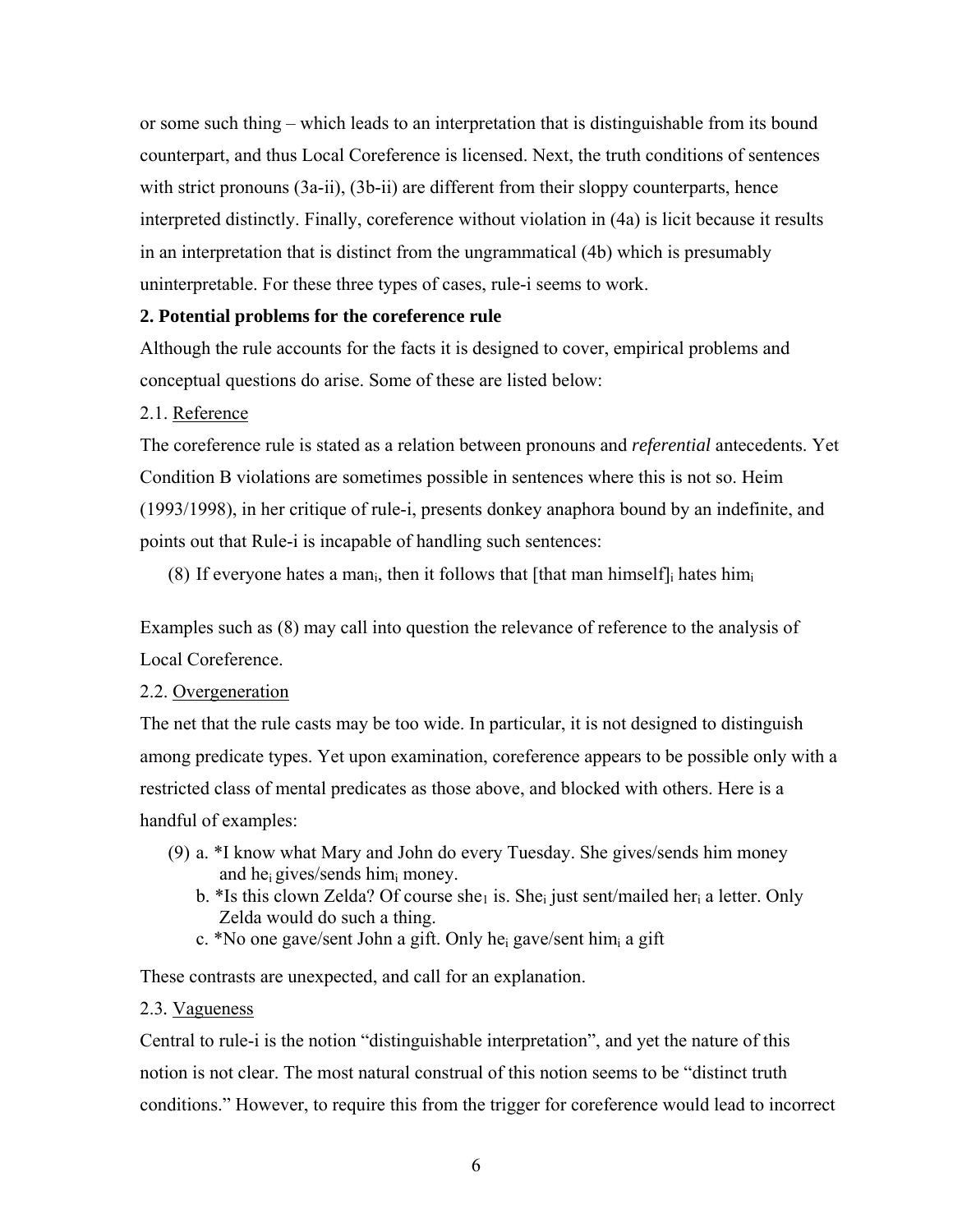results. In particular, this construal leads to the expectation that (10) and (11) would exhibit the same acceptability contrast: both bound alternatives  $(10a)-(11a)$  are acceptable, and thus by rule-i, the replacement of the bound anaphor with a (presumably coreferential) pronoun should have the same effects in both. And yet, there is a clear acceptability difference between  $(10b)$  and  $(11b)$ :

- (10) a. John and Mary have a lot in common. He loves her and she<sub>i</sub> loves herself. b. John and Mary have a lot in common. He loves her and she<sub>i</sub> loves her<sub>i</sub>.
- (11) a. Shei loves herselfi. b. \*She<sub>i</sub> loves her<sub>i</sub>

We can sense that the acceptable (10b) – the paradigmatic Evans example for coreference – has an ironic nuance, something that perhaps has the flavor of different perspectives on the same proposition. By contrast, (11b) is flatly unacceptable, and in fact serves as a standard example for a condition B violation. There is an intuitive difference between the cases, but it does not seem expressible in terms of truth conditions. Indeed, rule-i tries to capture this distinction by alluding to "distinguishable interpretation" as the trigger for coreference. But what "distinguishable interpretation" is, and how the context in (10b) help it to surface, is difficult to tell.

Other versions of the coreference rule are not of much help in the present context. Fox's (2000, p. 115) Rule-H triggers an alternative by an allusion to "the same semantic interpretation". Similarly, Büring (2005, p. 121) requires "change of interpretation" as trigger. As we shall later see, Fox's and Büring rules focus on a set of phenomena that overlaps with the Coreference Cluster in (7), but are not identical to it: among other things, they use it to explain other phenomena (e.g., the so-called "Dahl's (1973) paradox"). Yet, an understanding of these may require tools are not useful for an understanding of the difference between (10) and (11), which is where we started. In particular, it is not clear how the trigger "sameness of semantic interpretation" can be construed in order to explain the difference between (10) and (11). The exact nature of the trigger for coreference, then, is something we should try to uncover. If we manage to get a handle on it, we might be able to elucidate the nature of the contextual conditions that license Local Coreference. In the following pages, I will try to find solutions to these problems.

7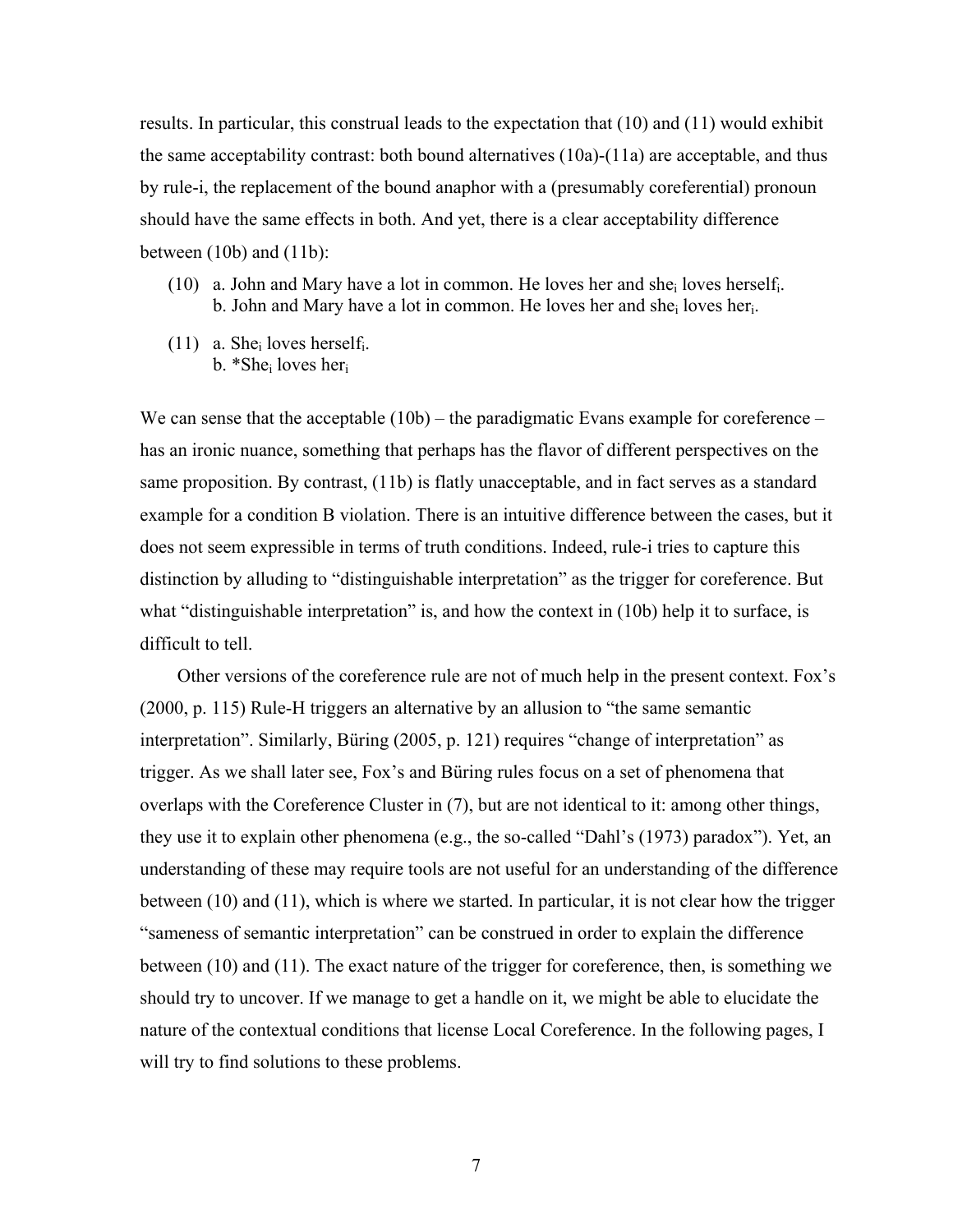### **3. Hints from Heim (1993/1998) regarding the nature of Local Coreference**

3.1 Varieties of Local Coreference

Heim (1993/1998) offers a critique of rule-i, investigates the nature of coreference, and comes up with a proposal that will be useful in the present context. She begins with a typology of Local Coreference phenomena, and shows that they all suggest that the dependency relation at issue is indirect. Here are two examples that illustrate this point:

- (12) A partial typology of Local Coreference:
	- a. *"Structured meaning"*: I know what John and Mary have in common: *He<sub>John</sub> [loves her*<sub>Mary</sub>] and *she<sub>Mary</sub> [loves her*<sub>Mary</sub>]  *parallel VP, perhaps unanalyzed*
	- b. *"Identity under debate"*: Who is this woman speaker? She must be Zelda. *She*this woman praises *her*<sub>Zelda</sub> to the skies. Only Zelda would do such a thing.

*answer to an identity question* 

In the "structured meaning" example (12a), context sets up an expectation for a property common to John and Mary. This property is specified in the first conjunct as  $\lambda x$ [x loves] her<sub>Mary</sub>]; the expectation then leads to the invocation of some form of parallelism condition, by which the VP in the second conjunct is interpreted like the first VP. This way, *she*<sub>Mary</sub> comes to have the property of *loving her*<sub>Mary</sub>, and as both pronouns refer to Mary, Local Coreference is obtained.<sup>3</sup>

The example in (12b), though of a different type, also features indirect Local Coreference. In this case, Heim shows that although the pronoun and its antecedent corefer, they are *cognitively* distinct: reference is assigned to two "guises", which are later asserted to be one and the same. The context is a question about the identity of the speaker, and the

1

 $3$  How this parallelism would work is not clear to me. The problem I see is in examples like the following, in which each VP has a different predicate, and which are as acceptable as the other examples:

<sup>(</sup>i) …he despises her but she adores her

<sup>(</sup>ii) If everyone hates John, then we certainly can't conclude that he loves him

Note that this type of case only works when the two predicates have opposite denotations:

<sup>(</sup>iii) #…he despises her and she resents her

<sup>(</sup>iv) #If everyone hates John, then we certainly can't conclude that he resents him I do not see how to formulate a parallelism constraint so that it can produce these results.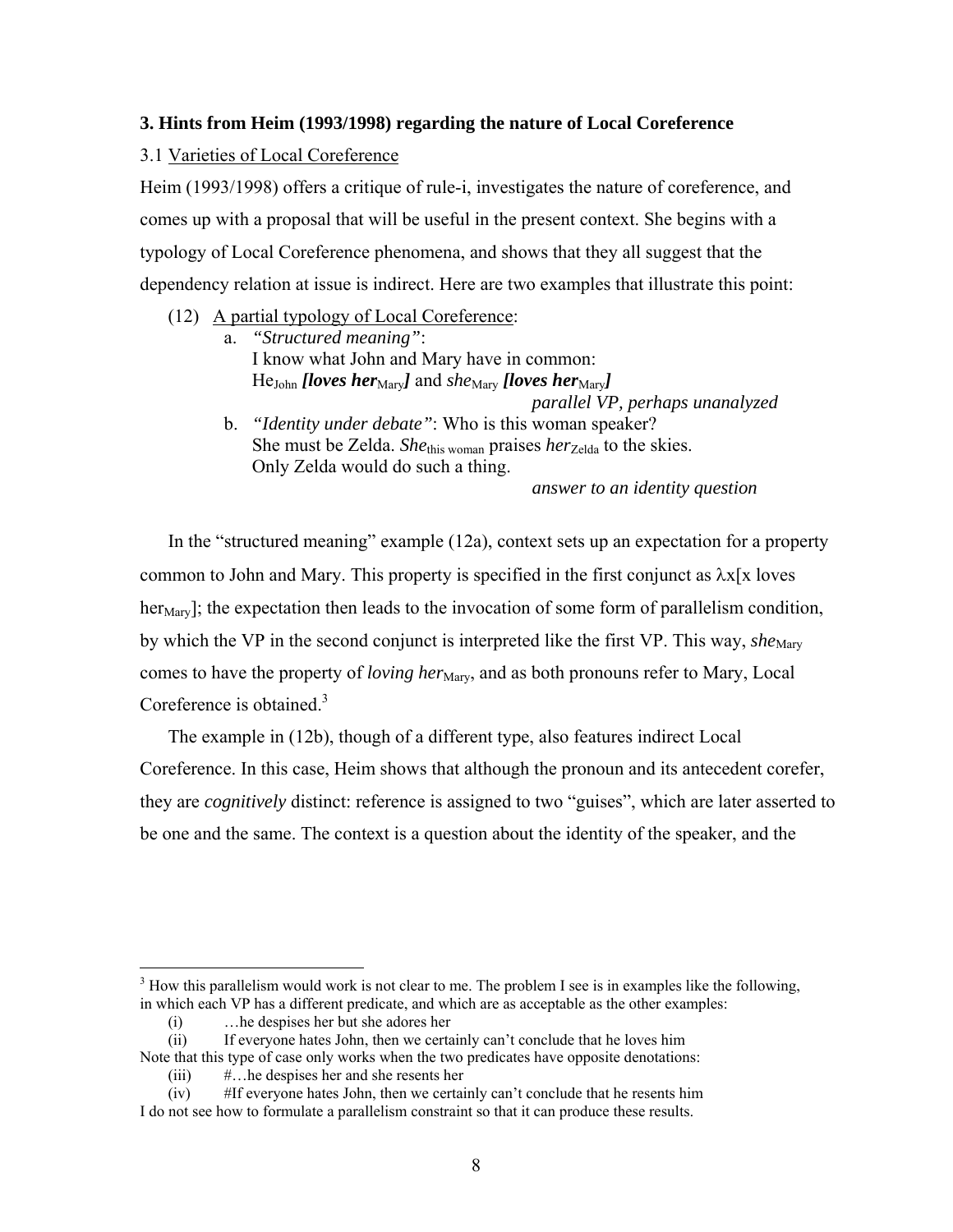answer asserts that the 2 "guises" under discussion (Zelda, the woman speaker) refer to the same individual, (this woman=Zelda) with the result of Local Coreference.<sup>4</sup>

3.2. Local Coreference and reference

 $\overline{a}$ 

The indirect nature of Local Coreference helps Heim to show that "reference isn't special". That is, contrary to Reinhart's conception, the distinction between coreferential and bound pronouns may not be related to reference. For that, Heim describes her "Logic Tutor", who attempts to teach her students about the logical principle of Universal Instantiation, with a donkey sentence in which 2 pronouns seem to "corefer":

- (13) a. ... And, of course, this doesn't just hold for Oscar, but for any arbitrary man: If everyone hates a man, then *that man himself* hates *him*.
	- b.  $\forall$ <sub>1</sub> [ if [a man]<sub>1</sub> [everyone hates t<sub>1</sub>]] [ [that man himself]<sub>1</sub> hates him<sub>1</sub>]

The two anaphors (*that man himself*, *him*) are variables, bound by a higher silent quantifier, with a resulting LF as in (13b). "Coreference" is established as the two pronouns are bound by the same antecedent. Heim notes that an LF like (13b) cannot be grammatical in Reinhart's system, because it is blocked by Condition B, and yet, (13a) passes the acceptability test as easily as its "coreferential" counterparts in (1). Thus, not only does this example show that "coreference" is a misnomer (as it presupposes the relevance of reference); it also provides yet another demonstration that the local link is obtained indirectly (in this case, through binding by the same quantificational expression).

Upon reflection, though, Heim's Logic Tutor sentences may not be ideal for the test. As we shall see later (note 14), they construct environments that may not be as sensitive to grammaticality contrasts as one would like them to be. One possible reason for this insensitivity is that these cases require the hearer to calculate and judge 2 different things at the same time: grammatical acceptability vis-à-vis coreference, and logical well-formedness vis-à-vis Universal Instantiation. In subtle judgments such as this, the latter may interfere with the former, as we shall see. To avoid this possible confound, our focus should only be the issue of interest, namely, the feasibility of Local Coreference when the antecedent is nonreferential, but without the logical inference the Heim's example requires. To this end, I reproduce below the original Evans example, in which Local Coreference is accomplished

<sup>4</sup> Heim also shows how *dream* contexts (I dreamt I was Brigitte Bardot and *I* kissed *me*) are again different, but I will leave off the details of these, as such discussion would complicate matters unnecessarily and divert us from the main.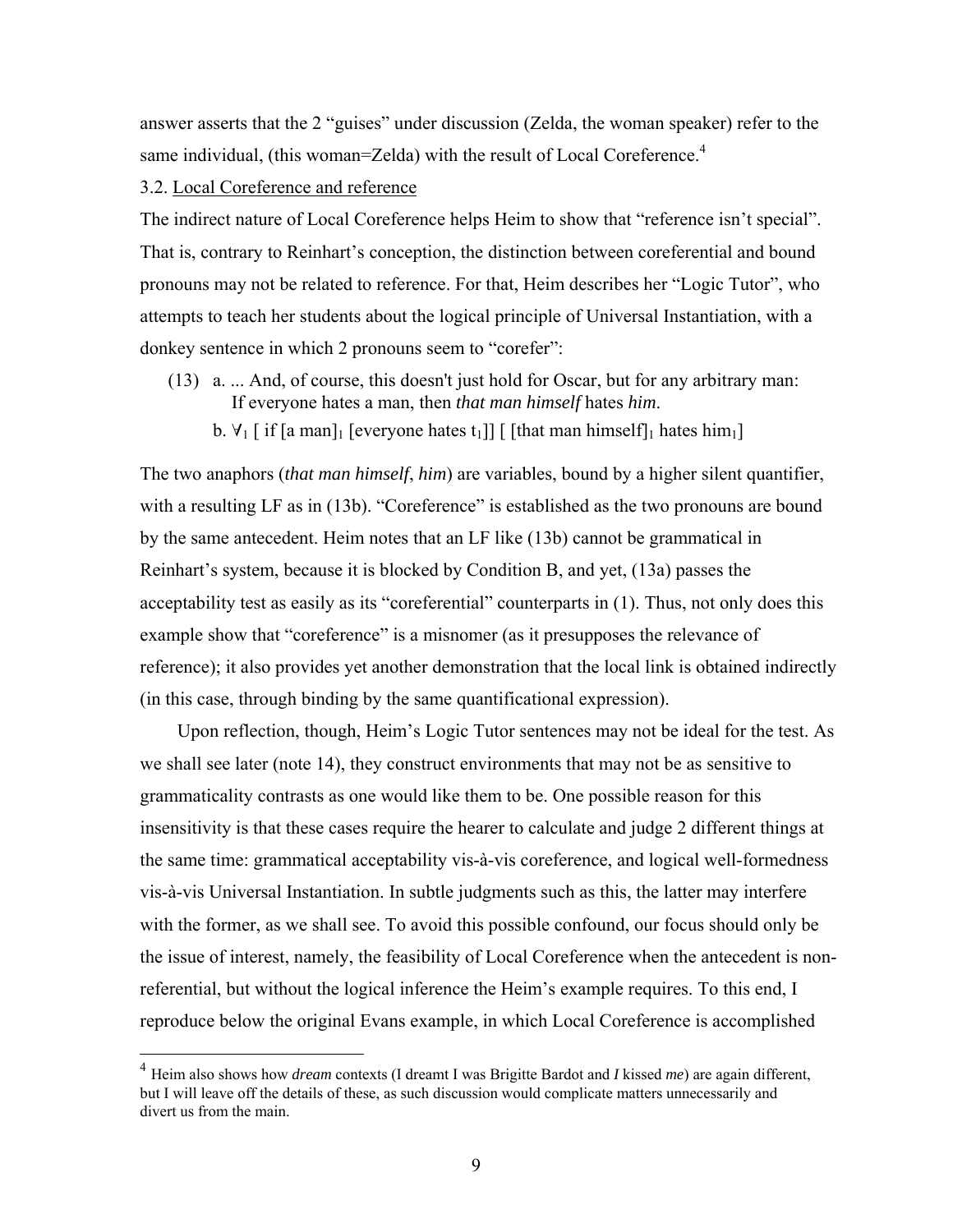via parallelism; this time, though, the antecedent of the pronoun is turned into an indefinite, so as to make the "coreferential" pronoun a variable, bound in a manner analogous to Heim's example:

(14) John and [some math professor]<sub>1</sub> have a lot in common, as he adores her<sub>1</sub> and she<sub>1</sub> adores her<sub>1</sub>.

Local Coreference is still acceptable in the Parallelism Cum Indefinite (PCI) case. I will be using PCI as the standard test case for Local Coreference throughout this paper.

Heim shows that the standard indexing system may not be sufficient for an adequate account of these phenomena. Similar considerations hold of VP-ellipsis, where a pronoun may have a strict reading, but at the same time be non-referential.<sup>5</sup>

#### 3.3. Dual linking – a solution

 $\overline{a}$ 

To remedy the failings of rule-i just noted, Heim replaces the binding/coreference system with a dual linking system (built in the spirit of Higginbotham's (1983) directional linking system), that does not depend on the distinction between variable binding and coreference. This system, that has independent empirical motivation<sup>6</sup>, features inner and outer indices. An

 $<sup>5</sup>$  An argument usually given in favor of rule-I is that in VP-ellipsis, when the subject of the first conjunct is</sup> quantificational, the strict meaning vanishes, as can be seen from the ambiguous (i) and the unambiguous (i): (i) John, walked his, dog and Bill, did  $[walk his]_i$  dog] too

<sup>(</sup>ii) Every student, walked his, dog and Bill, did  $\overline{[walk \; his*_{i,j} \; dog]}$  too

Reinhart takes this fact to indicate that the strict pronoun is referential, yet as we have just seen, Heim's Logic Tutor examples demonstrate that reference is not a relevant notion for "coreference". The conclusion, then, must be that there are reasons other than reference that account for the contrast in (13).

We can now try to extend Heim's result to VP-ellipsis. For that, we must demonstrate that strict readings do not depend on referential antecedents. For that, we use the modified test (14), which we try to replicate for VP-ellipsis. Recall that this test is based on a Parellelism-driven obviation of Condition B, with a nonreferential antecedent located in a higher clause, as in (14).

Rule-i predicts that coreference with an indefinite is impossible. Hence, the strict reading would disappear, because they require referential antecedent. Heim expects that a strict reading would persist, just like the simple case (14). This is borne out: the second conjunct in (iii) means that there is some math professor such that that person adores himself. The pronoun in the ellipsis site, then, corefers with *that man himself*, and as a result the pronoun has a strict reading, contrary to rule-i's prediction:

<sup>(</sup>iii) John and [some math professor]<sub>1</sub> have a lot in common. He adores her<sub>1</sub> and she<sub>1</sub> does adore her<sub>1/</sub>, too. We return to this issue below.

 $6$  Heim presents multiply ambiguous VP-ellipsis sentences, for which such dual system is necessary: (i) Every boy said [he called his mother, and the teacher \_\_ too].

Of the many meanings this sentence has, the brackets and gap marker leave two, which a single index is unable to distinguish, as Heim shows. These meanings concern the possessive pronoun in the elided conjunct (whose subject is *the teacher*). Both pronouns in the antecedent clause are variables; hence the VP to be copied into the ellipsis clause would contain a variable that would be locally linked, with a resulting sloppy reading (…the teacher called his own mother); however, (i) also has a strict meaning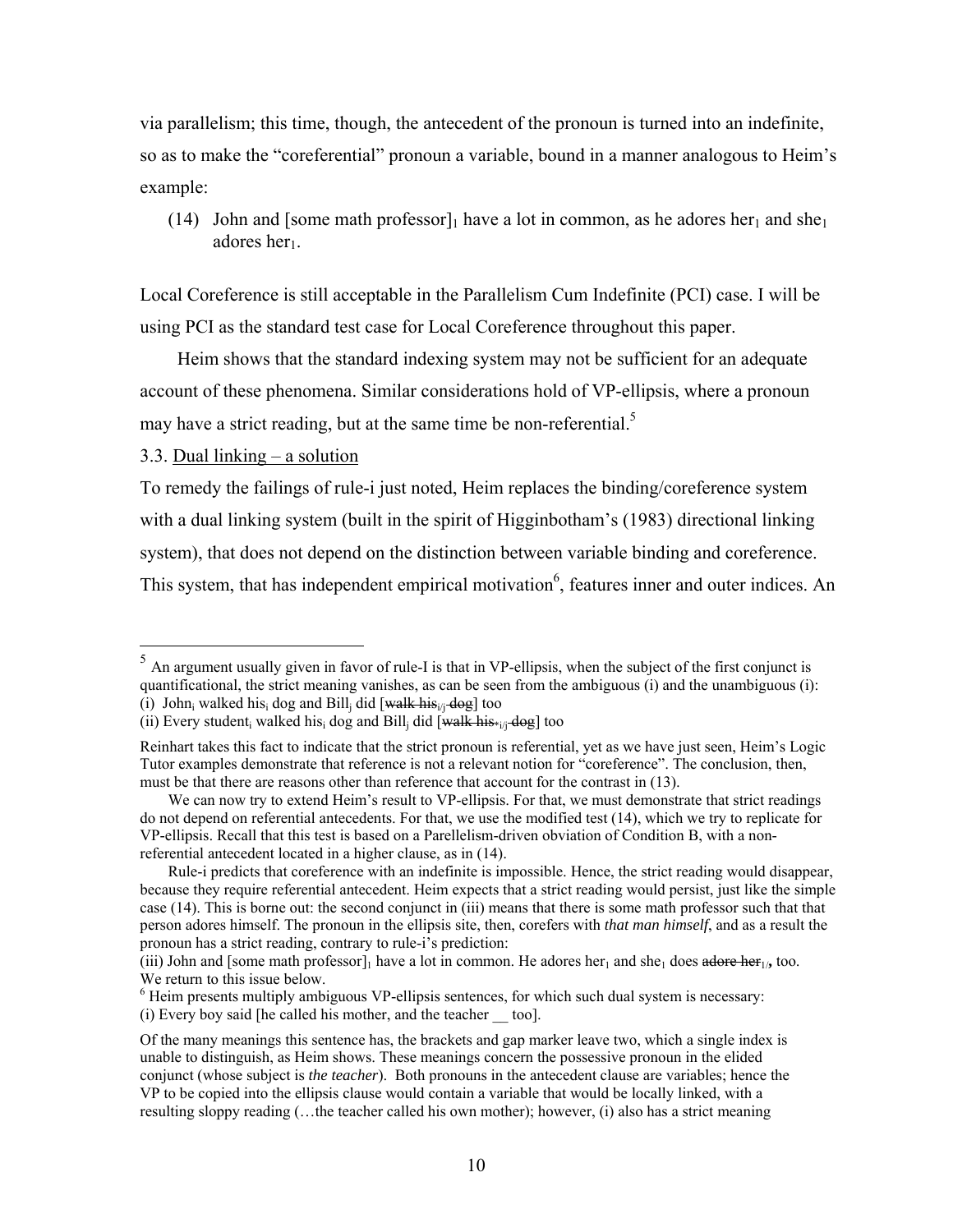outer index  $α<sub>0</sub>$  is on the antecedent, and an inner index  $β<sub>i</sub>$  is on the linked element. An NP may be at the tip of one link and at the tail of another, in which case it has both an inner and an outer index. This dual indexing enables two types of connections between elements, defined as follows:

- (15) Linking and Co-linking (definition):
	- a.  $\beta$  is linked to  $\alpha$  iff  $\alpha$ 's outer index =  $\beta$ 's inner index.
	- b. β and  $\alpha$  are colinked iff  $\beta$  's inner index =  $\alpha$ 's inner index.

Heim shows how this dual system of directional indices gives the richness necessary to differentiate the facts without allusion to referential properties. Binding is subsumed by linking, and Local Coreference now becomes Co-Linking:

(16) Linking:

a. John<sub>/1</sub> looked at himself<sub>1/</sub> in the mirror. b. John<sub>/1</sub> says he<sub>1/2</sub> thinks Sue likes him<sub>2/</sub>.

(17) Co-linking:

John<sub>/1</sub> and [some math professor]<sub>/2</sub> have a lot in common. He<sub>1/</sub> adores her<sub>2/</sub> and she $\frac{1}{2}$  adores her<sub>2</sub>/.

This dual indexing system forces a restated binding theory. Condition A is strengthened, to require that a reflexive must be locally linked to an antecedent in an A-position. Condition B is also strengthened, so as to locally block both linking and co-linking. Finally, a new term, co-determination, is introduced, by which two elements are co-determined if they are either linked, or co-linked, or co-determined by a third element. This definition opens the way for a revised rule-i as a contextually-motivated relaxation of co-determination. Local codetermination is blocked, unless the result is an interpretation that is "distinguishable" from the linked alternative:

(18) Exceptional Coindexing Rule: A pronominal β is (marginally) allowed (at SS) to be co-determined with a

 <sup>(…</sup>the teacher called every boy's mother) which a single indexing system cannot capture. For that, Heim proposes a dual indexing system, whose results, very roughly, are these:

<sup>(</sup>ii) Every boy<sub>/1</sub> said he<sub>1/</sub> called his<sub>1/</sub> mother, and the teacher [called his<sub>1/</sub> mother], too. *strict* (iii) Every boy<sub>/1</sub> said he<sub>1/2</sub> called his<sub>2/</sub> mother, and the teacher [called his<sub>2/</sub> mother], too. *sloppy* 

In (ii), *his* is linked to the quantifier and copied with its (inner) index to the ellipsis site, with the resulting strict reading. In (iii), by contrast, *his* is linked to the subject pronoun (itself linked to the quantifier), and carries a respective inner index. This allows it to be linked to *the teacher*, an NP filling a position parallel to that of *he* – the antecedent of the pronoun in the first clause.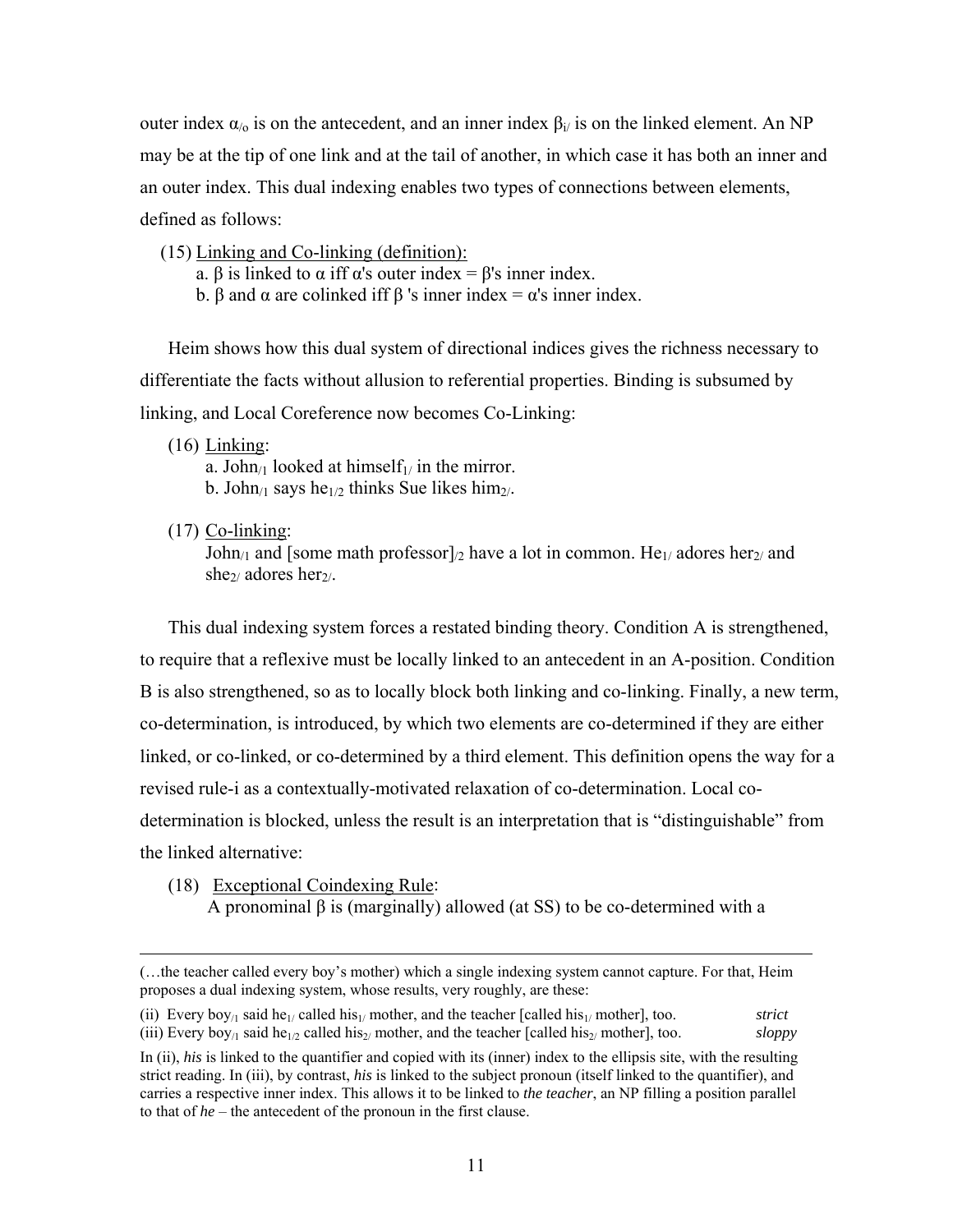c-commanding A-position α in its GC when the interpretation thus obtained needs to be distinguished from the one that would result if  $\alpha$  were given an outer index and moved and)  $\beta$  were replaced by a variable A-bound by the trace of  $\alpha$ . (Heim, 1993/1998, p. 235)

This results in permissible co-determination violations, but not linking violations – these are blocked by the binding conditions. The distinction between bound variable and coreferential pronouns no longer plays a role. How the rule works is illustrated for PCI (19a) and "identity under debate" (19b):

- (19) The contextual licensing of co-determined pronouns:
	- a. John<sub>/1</sub> and [some math professor]<sub>/2</sub> have a lot in common. He1/ adores her2/ and *she*2/ adores *her*2/.
	- b. Who is this [woman speaker] $\alpha$ ? She<sub>1/</sub> must be Zelda. *She*1/ praises *her*1/ to the skies. Only Zelda would do that.

The italicized pronouns are co-linked. Moreover, they allow co-determination, because context helps to produce an interpretation that is "distinguishable" from the linked meaning. For a comparison between the interpretations, we need to replace the co-linked pronouns with locally linked ones. This is not possible, as the resulting sentences would be ruled out by Condition B. We thus replace these pronouns with bound reflexives (20), and compare the interpretations. Indeed, the results are interpretively distinct:

- (20) Linked interpretations with reflexives:
	- a. John<sub>/1</sub> and [some math professor]<sub>/2</sub> have a lot in common. He<sub>1/</sub> adores her<sub>2/</sub> and *she2/3 adores herself3/*.
	- b. Who is this [woman speaker] $\frac{1}{2}$ ? She<sub>1/</sub> must be Zelda. *She<sub>1/2</sub> praises herself<sub>2/</sub>* to the skies. Only Zelda would do that.

A PCI sentence with a reflexive (20a) sounds a bit odd, and lacks the ironic overtones and the (putatively related) "structured meaning" aspect of (19a). Context sets up an expectation for properties common to John and Mary. In (19a), this commonality is expressed by the same predicate. In (20a), however, the expectation for commonality is not met. There, John and Mary turn out to be in different emotional states (John loves someone whose identity is unknown, whereas Mary is engaged in self-loving).<sup>7</sup> Cases (19a) and (20a) are thus distinct,

<sup>&</sup>lt;sup>7</sup> It is possible that the slight oddity of (20a) stems from the lack of complete parallelism between the conjoined clauses that contain anaphora, as the first contains a pronoun and the second, a reflexive. For that, consider (i), in which parallelism is maintained, but the ironic effect that leads to a "distinguishable interpretation", Reinhart style, is nonetheless not observed:

<sup>(</sup>i) John<sub>/1</sub> and [some math professor]<sub>/2</sub> have a lot in common. He<sub>1/3</sub> adores himself<sub>3</sub>/ and *she<sub>2/4</sub> adores herself<sub>4/</sub>*.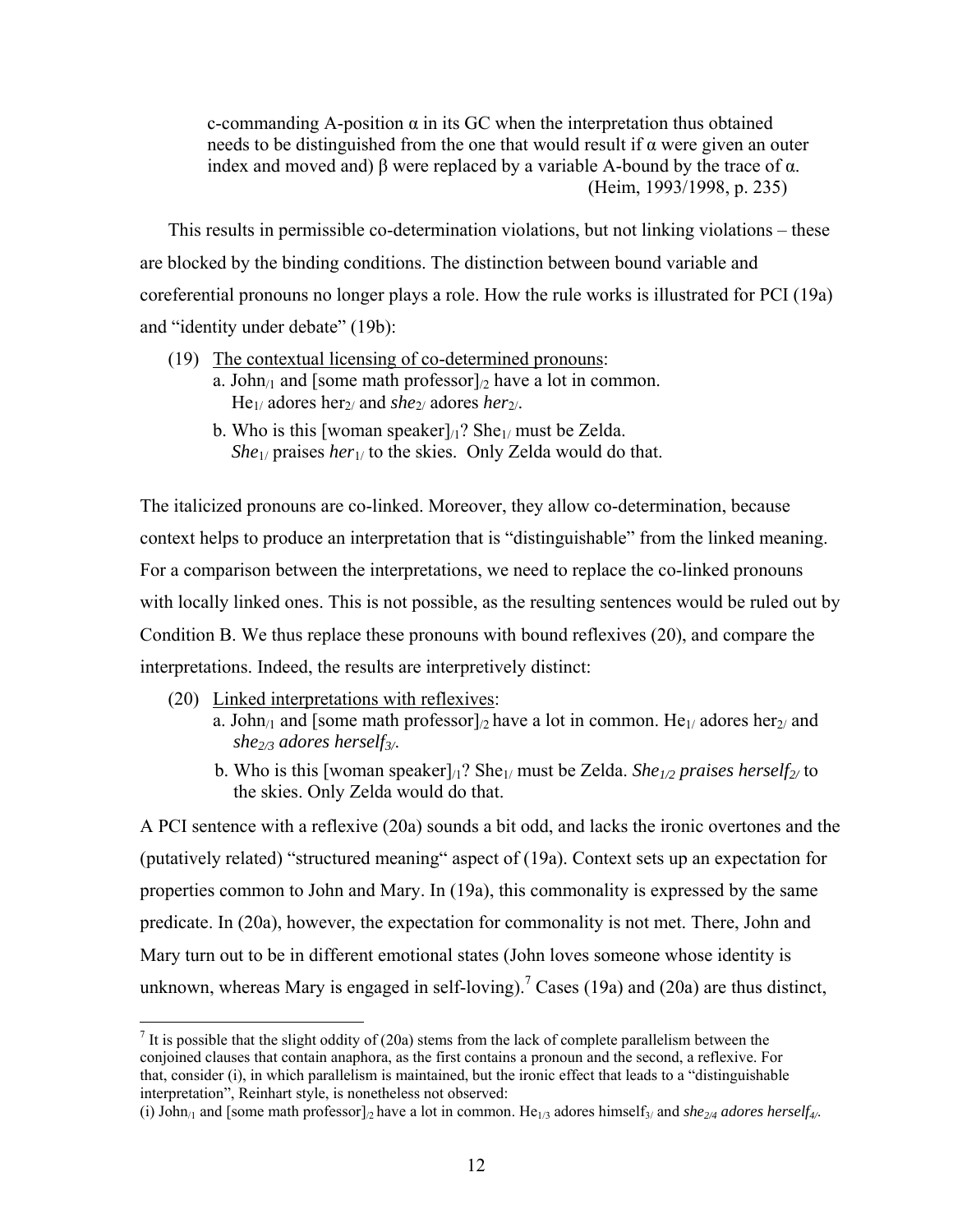and Heim's system encodes that. The "identity under debate" cases, (19b) and (20b), are also distinct. While the answer in both cases confirms that Zelda is the woman speaker, they differ in reasoning: (19b) asserts that the reason the interlocutors know that this woman is Zelda is because they share the knowledge that Zelda is the only woman who would praise Zelda. Its linked counterpart (20b), by contrast, asserts that the reason is that Zelda is the only woman speaker to be engaged in self-praise.

Heim's rule, then, produces the desired effect for both referential and non-referential examples, and provides important insights into the nature of coreference and its relation to reference. Still, like rule-i, Heim's formulation relies on the vague notion "distinguishable interpretation" to license co-determination. As noted in §2.1., this vagueness is a problem. 3.4. Co-determination and point-of-view

In an attempt to make progress toward a solution, I would like to turn to a consequence of Heim's dual indexing system. In this system, a linked anaphor is assigned the reference of its antecedent (i.e., of the element whose outer index is the anaphor's inner one); co-linked expressions, too, end up having the same reference, but indirectly so – by virtue of being colinked by some operator, or, in the "identity under debate" cases (19b), by their having been assigned two "guises" which pick out the same individual. A common inner index, then, represents referential identity, but no overt dependency holds between the arguments. For the latter to hold, linking (between an outer and an inner index) is necessary. Simply put, then, co-linked pronouns are connected, but neither one is referentially dependent on the other. Thus in (19), the subject and the object pronouns are referentially identical, but not dependent. One might wonder whether this odd relation has observable empirical consequences. The goal, then, is to show a semantic effect that holds of co-determined pronouns, but not of linked ones.

A reasonable way to start is by trying to identify the reason for the irony effect observed in statements with co-determined pronouns. Irony, it seems, has to do with perspective: when an *omniscient narrator* knows something that her *protagonist* does not, that may is create a discrepancy in perspective. Irony might result when we hearers detect this discrepancy in perspective, and asses it in light of context. A perspective difference between narrator and protagonist, then, opens the door to an ironic statement. In the present case, this door opens when the speaker has a perspective on the object pronoun that may differ from that of the

13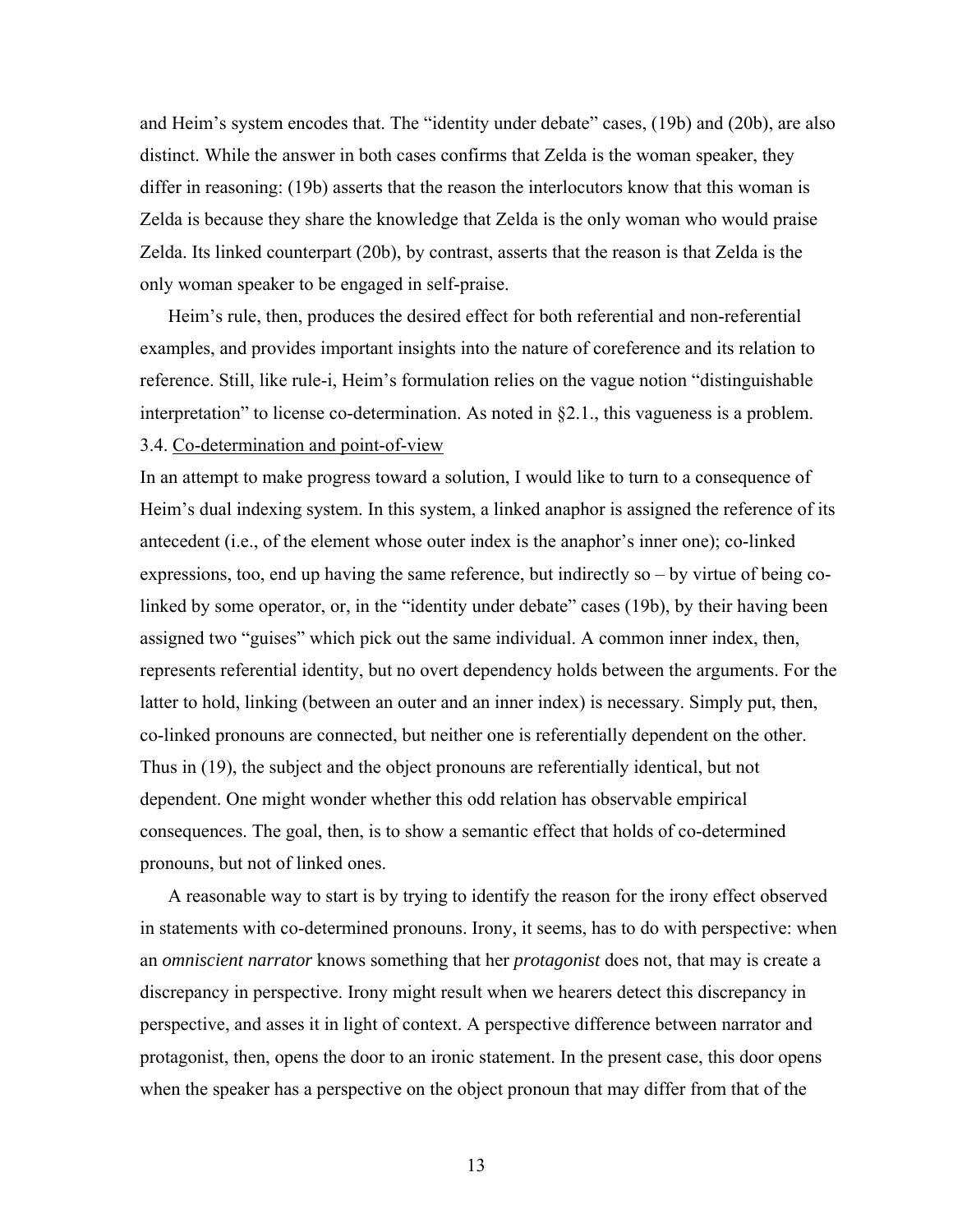subject – it knows that both subject and object refer to the same individual. The subject, who has an attitude toward the object, may not be privy to this identity in reference. And this, of course, can happen only when the pronoun is co-determined, because the relation between it and the subject is referential identity-without-dependency.

On this view, the reason we find (19a) ironic is because the (omniscient) speaker, who evidently thinks that some math professor is a self-admiring narcissist, does not assert that. Rather, he implies it (using parallelism and co-determination), by imputing to the math professor the same as John's vis-à-vis the object of admiration, which happens to be she herself. By contrast, when a reflexive linked to the subject (John) replaces the pronoun in (20), no discrepancy in point-of-view is possible, and the ironic touch disappears.

Heim's co-determination, then, leads us to investigate differences in perspective not between speaker and hearer, but rather, between the speaker and the subject of the sentence he utters. It is similar to binding in that both relations establish identity between the object anaphor and the subject. Binding and co-determination differ, however, on the dependency dimension. A co-determined pronoun opens the way for a difference in cognitive state between the narrator and the protagonist: the omniscient narrator has full access to the identity relation between the subject and the object, whereas the protagonist may not be aware of that she and her object pronoun are referentially identical. $8$ 

This distinction can actually be demonstrated empirically, by conjoining to (19a) and (20a) a statement that asserts the subject's ignorance of the identity of the object. Such an assertion would be commensurate with a sentence in which subject and object are codetermined (21a), but would lead to a contradiction when conjoined to a sentence with a bound anaphor (21b):

- (21) The subject's awareness of the object's identity
	- a. I know what Maria and Pavarotti/a famous opera singer have in common: *she* admires *him* and he admires *him*, (although he is not aware that he is engaged in self-admiration)
	- b. I know what Maria and Pavarotti/a famous opera singer have in common: *she* admires *him* and he admires *himself*, (#although he is not aware that he is engaged in self-admiration)

<sup>&</sup>lt;sup>8</sup> At this point, it is tempting to speculate about Condition C violations, which in Reinhart's system fall together with violations of Condition B. It may well be that in such cases (e.g., *Nixon believes that Nixon is smart*), referential identity-without-dependency is implied in a manner analogous to that we have just noted.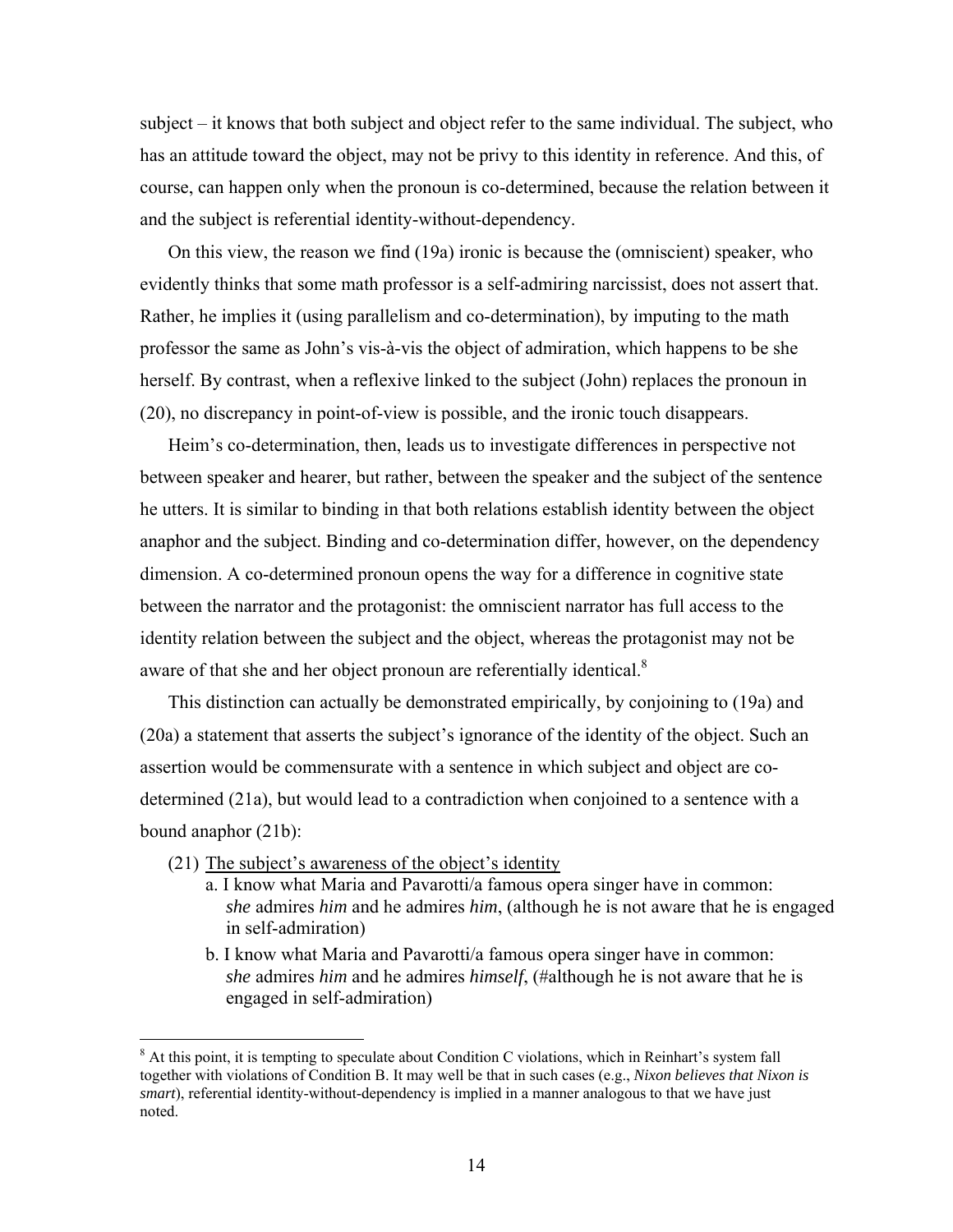Sentence (21a) is acceptable only in a scenario like this (inspired by Chiecrchia): Pavarotti and Maria are listening in admiration to an amazing Rodolfo singing *Che gelida manina* on the radio<sup>9</sup>, without knowing the identity of the singer. The omniscient narrator, however, knows that the singer is Pavarotti himself. The sentence properly conveys that the singer admires his singer object, unaware that it is he himself. In the words of Cresswell  $\&$ von Stechow (1982), Pavarotti (or for that matter, an indefinite) may not be in the right "cognitive contact" with the (co-linked) object pronoun. And while not a very likely scenario (given Pavarotti's ability to identify his own voice), it is no doubt imaginable. Importantly, such a scenario is incommensurate with the unacceptable (21b): the meaning of the analogous sentence with a (linked) reflexive is inconsistent with the singer's ignorance of the singer's identity.

These examples not only demonstrate that co-determination (but not linking) permits the said lack-of-awareness on the part of the subject; they also show how the irony effect goes away, once it is asserted rather than implied. To us, what is important here is the observation that co-determination correlates with non-self-ascription, which immediately brings to mind the *de se/de re* distinction in the context of anaphora. Indeed, this is our next stop.

### **4. Attitudes** *de se/de re* **and co-determination**

### 4.1. *De se* and *de re*

Lewis (1979) argued for the unique status of "self-locating" belief in a theory of propositional attitudes. A series of thought experiments demonstrated that an agent may know all the properties of a class of entities, but may still not know where he is located relative to that class. Lewis's conclusion was that a theory of propositional attitudes must distinguish self-attributing belief (*de se*) from non-self-attributing belief (*de re*).

These types of belief are characterized by Cresswell & von Stechow (1982) as different sorts of "cognitive contacts" between arguments.<sup>10</sup> At issue are beliefs that contain "essential" indexicals" (Perry, 1979), whose relation to the believer is under discussion. For an individual *a* to have contact of the right sort for *de se* belief with a *res b* in a world *w*, a

<sup>-&</sup>lt;br>9

<sup>&</sup>lt;sup>10</sup> More precisely: *a* ascribes a property T to *b* and 'knows what he is talking about' iff there is a suitable relation ξ such that

a. (∀*y*)(*w*∈ ξ (*a,y*)⇔*y=b*) and

b. *a* self-ascribes ϕ in *w*, where ϕ is the property such that for any world *w* and any individual *c*:  *w*∈ϕ(*c*) iff (∃*x*)[(∀*y*)(*w*∈ ξ(*c,y*)⇔*x=y*)&*w*∈Τ(*x*)] (Cresswell & von Stechow, 1982, note 8, p. 532).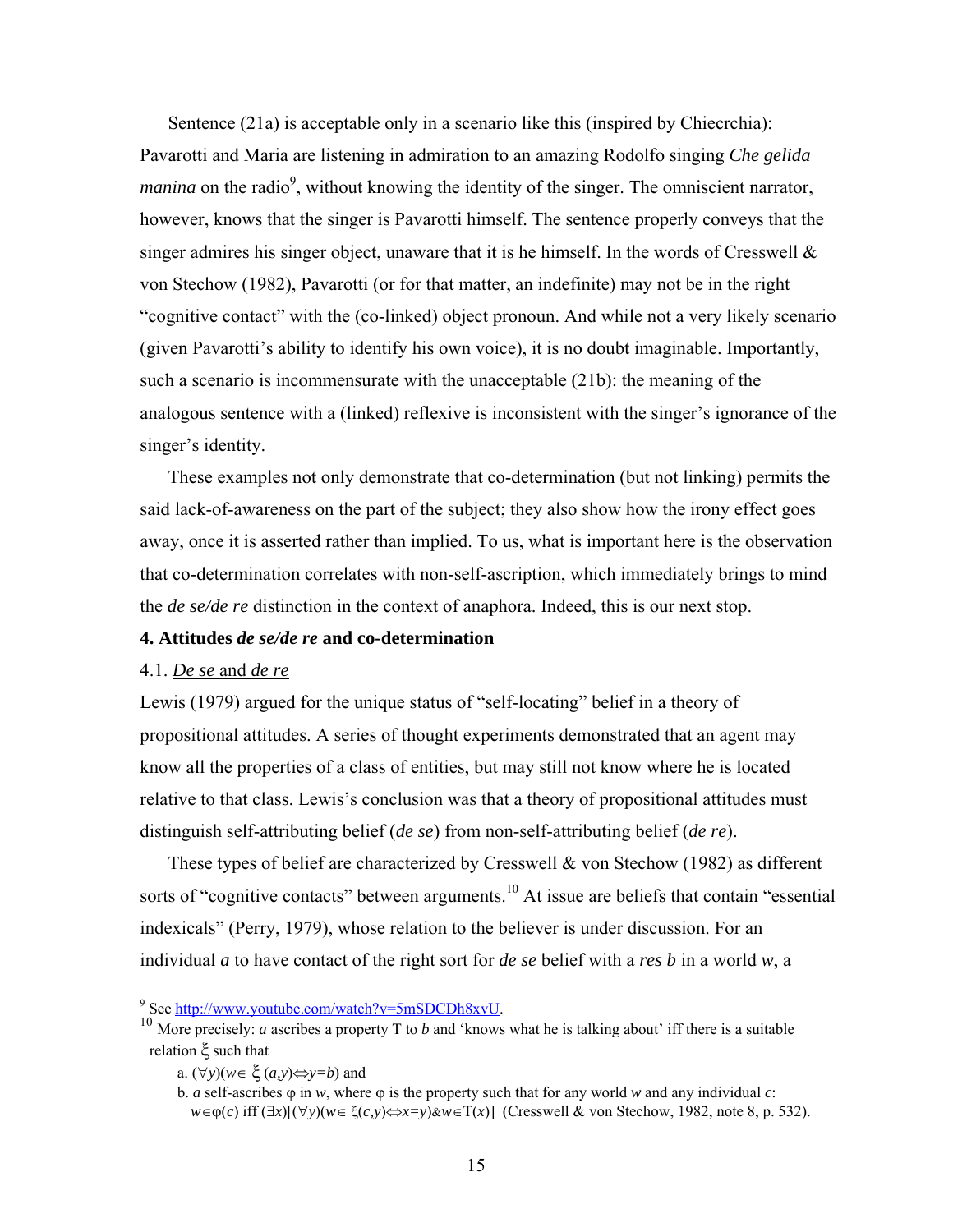"suitable relation" ξ must hold between *a* and *b*, by virtue of which we can say that "*a* knows what he is talking about". Such knowledge – the content of  $\xi$  – can obviously vary. If *b* is a pronoun, ξ can be, for example, '*b* refers to the same entity as me'. *A*'s knowledge that he and *b* are referentially identical amounts to proper "cognitive contact," and leads to a *de se* interpretation of the pronoun. I will henceforth take ξ to be this sort of relation.

Pronouns may self-ascriptive, although they do not have to be. They may be ambiguous between *de se* and *de re*. This is evident in ambiguities like (22), demonstrated by the following contrasting scenarios (from Chierchia, 1989):

- (22) Pavarotti believes that his pants are on fire
	- a. The scenario for *de se*: Pavarotti sees a man in the mirror, and comes to believe that the pants of that man are on fire; he also believes that that man is he himself.
	- b. The scenario for *de re*: Pavarotti sees a man in the mirror, and comes to believe that the pants of that man (who, perhaps unbeknownst to Pavarotti, happens to be he himself according to the speaker) are on fire.

The 2 meanings differ in self-ascription, as Pavarotti may or may not know that he is seeing Pavarotti in the mirror. Note that as the *de se* interpretation contains ξ(*a,b*), it is more specific and informative than its *de re* counterpart (22b). The former corresponds to the inner circle in the Venn diagram, and entails *de re* (outer circle). The distinction between the 2 readings is brought out when just the non-*de se* (striped) subset of *de re* (e.g., (22b)) is picked out. For simplicity and clarity, I will henceforth refer to the non-*de se* aspect of the pronoun's meaning as its *de re* meaning:

(23)

 $\overline{a}$ 



But as Chierchia shows, there are sentences with unambiguous *de se* anaphors, that allow only self-ascriptive belief. He contrasts the ambiguous (22) with unambiguous control PRO in infinitives and gerunds that only has a  $de$  se meaning. We may add reflexives to his list:<sup>11</sup>

<sup>&</sup>lt;sup>11</sup> Although Chierchia claims that reflexives allow both *de re* and *de se* reading, these judgments are controversial – many speakers only accept *de se*. When the denial of self-ascription is conjoined to a sentence like (24c), the result is a contradiction. See further discussion below. See also Reinhart (1991), and Heim (1994). I will proceed with this judgment as it makes some of the illustrations more immediate. This choice, though, is immaterial to the main claims I will be making.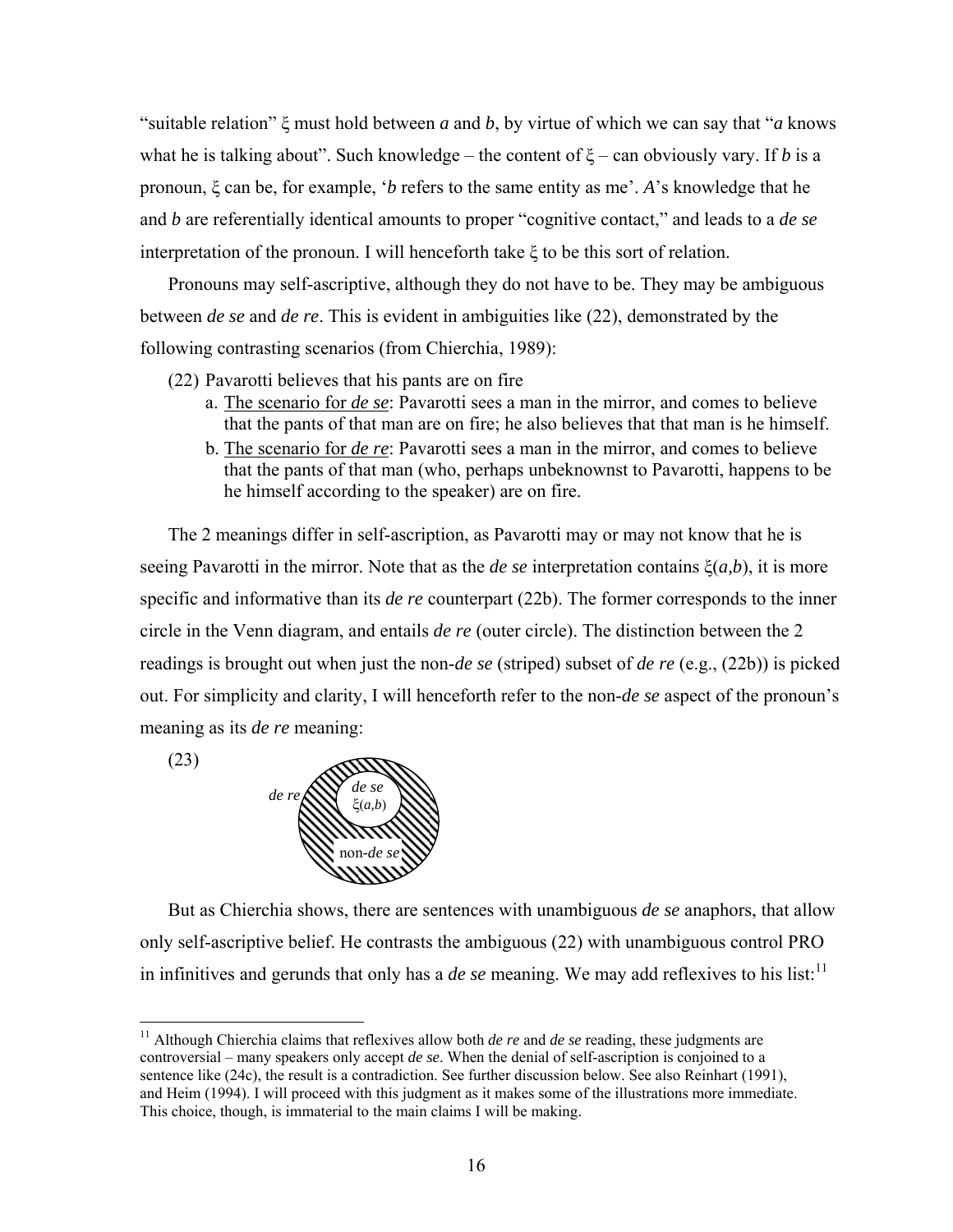- (24) a. Pavarotti wants PRO to be happy
	- b. Pavarotti tried PRO singing Rigoletto
	- c. Pavarotti wants himself to be happy

Chierchia's point is that self-ascription is forced in (24), as indicated by the inappropriateness of the corresponding sentences in (25). There, a sentence inconsistent with self-ascription is conjoined to each case. The contradictory nature of each statement results in unacceptability:

- (25) a. #Pavarotti wants to be happy, but not for himself.
	- b. #Pavarotti tried that Domingo sing Rigoletto.
	- c. #Pavarotti wants himself to be happy, but not for himself.

The basic idea, then, is that self-ascription (which, if we follow Cresswell & von Stechow, can be expressed as  $\xi(a,b)$ , with  $\xi$  here being a relation of the sort '*a* sees that  $\llbracket a \rrbracket = \llbracket$ *b* $\parallel$ ) is entailed by the meaning of reflexives and PRO. The *de se* meaning is thereby enforced, as (25) shows. This, however, is not the case in pronouns, which usually (although not always) allow *de se*, but do not force it (22). When pronouns are non-self-ascriptive, ξ(*a,b*) does not hold in *w*, as *a* is not in the right sort of cognitive contact with *b* (or not necessarily knowing 'what he is talking about'). We shall now see how this plays out in coreference.

4.2. Pronominal co-determination and the *de se/de re* distinction

I would like to argue for a deep parallel between the behavior of anaphora in belief contexts, and in contexts that permit co-determination of the sort we saw in earlier sections of this paper (i.e., "apparent condition B violations"). This is the argument, schematically: Local Coreference, the special relation between a pronoun and its local antecedent, inheres in referential identity without referential dependency. The absence of the latter, I hope to show, deprives the resulting proposition of the self-ascriptive property that anaphor-containing propositions normally have. The result, evident in cases like  $(20)-(21)$ , is a proposition with a non-self-ascriptive anaphoric expression, namely, one with a meaning from which ξ is excluded. In intensional contexts, such pronouns are considered *de re*. Therefore, apparent condition B violations have *de re* readings, which constitute the special, "distinguishable" meanings that the coreference rule permits.

The idea, then, is that co-determination between a pronoun and a local antecedent blocks *de se*, producing a *de re* reading, which is distinct from the linked, *de se,* alternative.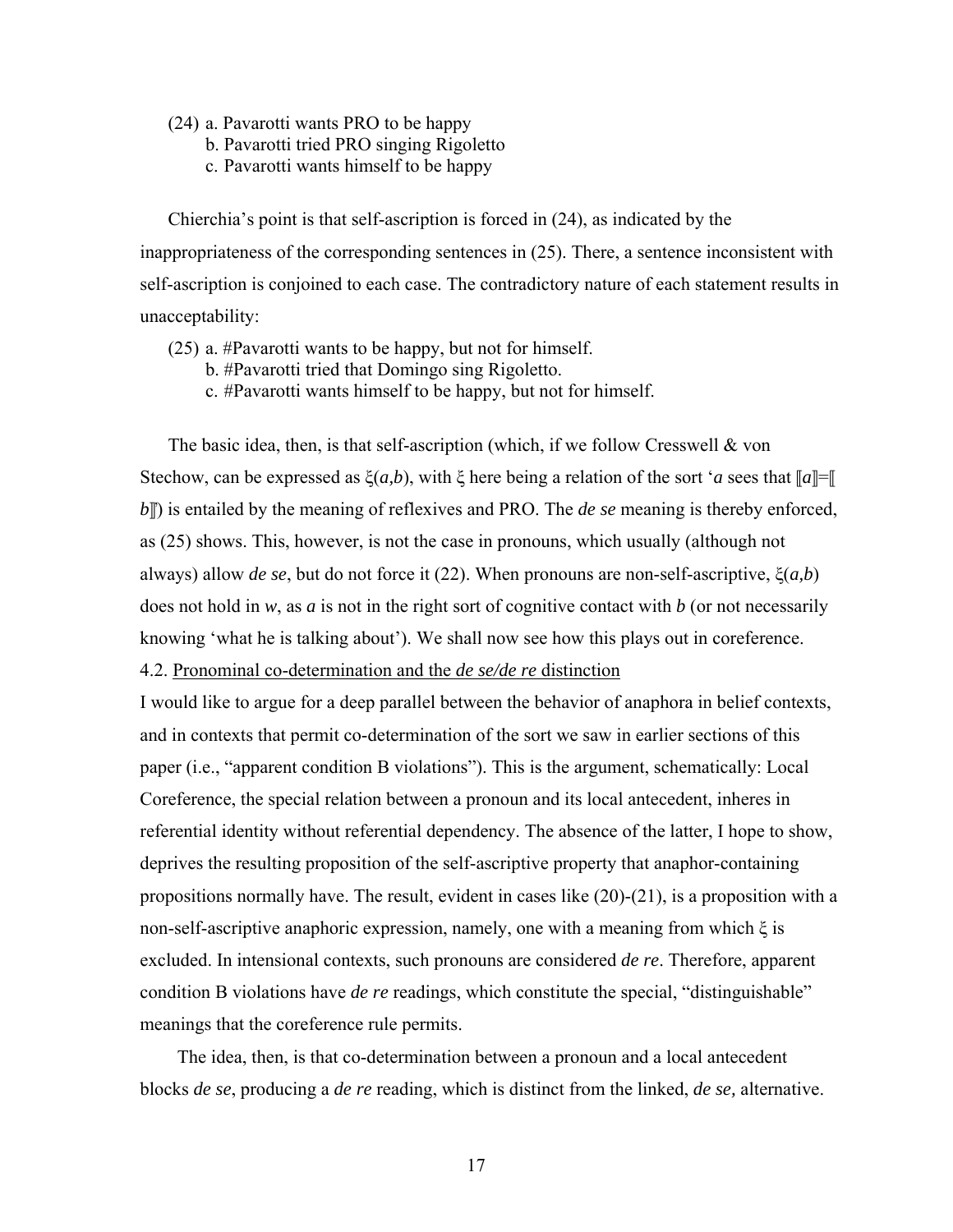The reformulated coreference rule will, at a first approximation, license Local Coreference if a *de re* meaning is obtained. This revision will help to design new experiments, which I will present in order.

I begin with a demonstration that self-ascription (or lack thereof) is a crucial ingredient in the formation of "distinguishable interpretations" that license co-determination. In (25) we saw that a proposition with a reflexive or PRO in an ECM complement has a self-ascriptive, *de se*, reading. Chierchia's logic that led to the test in (25) is similar to that in (21), which was set up independently, in an attempt to understand the irony effect in coreference through Heim's co-determination system. In (21), the goal was to detect empirical consequences of the difference between linking and co-determination. The idea I had in mind was that unlike linking, co-determination only requires referential identity between co-determined elements, whereas linking requires both referential identity and referential dependency. The test for referential dependency required the subject's self-ascription.

In the current test (25), self-ascription is sought as indicative of the *de re/de se* distinction. Both tests produce the same results, leading to the conclusion that referentially dependent anaphoric expressions force self-ascription, and that the absence of referential dependency opens the way to a *de re* interpretation of anaphora. This conclusion opens the way to a reformulated coreference rule.

Consider the example in (26a) below, analogous to (21b). The reflexive in matrix object position forces self-ascription, evident by the oddity that results when it is denied (i.e., "P is aware of the reflexivity of his experience, and is unaware of the reflexivity of his experience"). Yet, when the reflexive is replaced by a co-determined pronoun and the example is turned into a PCI sentence (26b), the denial of self-ascription does not lead to a contradiction:12

(26) a. Pavarotti<sub>/1</sub> adores himself<sub>1/</sub>, #[but is unaware that he is engaged in self-adoration] *contradictory – self-ascriptive* 

b. We all know what Maria and [a famous opera singer] $\mu$  have in common. She adores him<sub>1/</sub> and he<sub>1/</sub> adores him<sub>1/</sub>, although he is unaware that he is engaged in self-adoration

*not contradictory – non-self-ascriptive*<sup>13</sup>

i. Pavarotti<sub>/1</sub> hates Maria and himself<sub>1/</sub>, #[but is unaware that he is a self-hater]

*contradictory – self-ascriptive* 

<u>.</u>

 $12$  The same effect is also demonstrated with non-argumental reflexives:

 $13$  The same holds for all other cases in (1).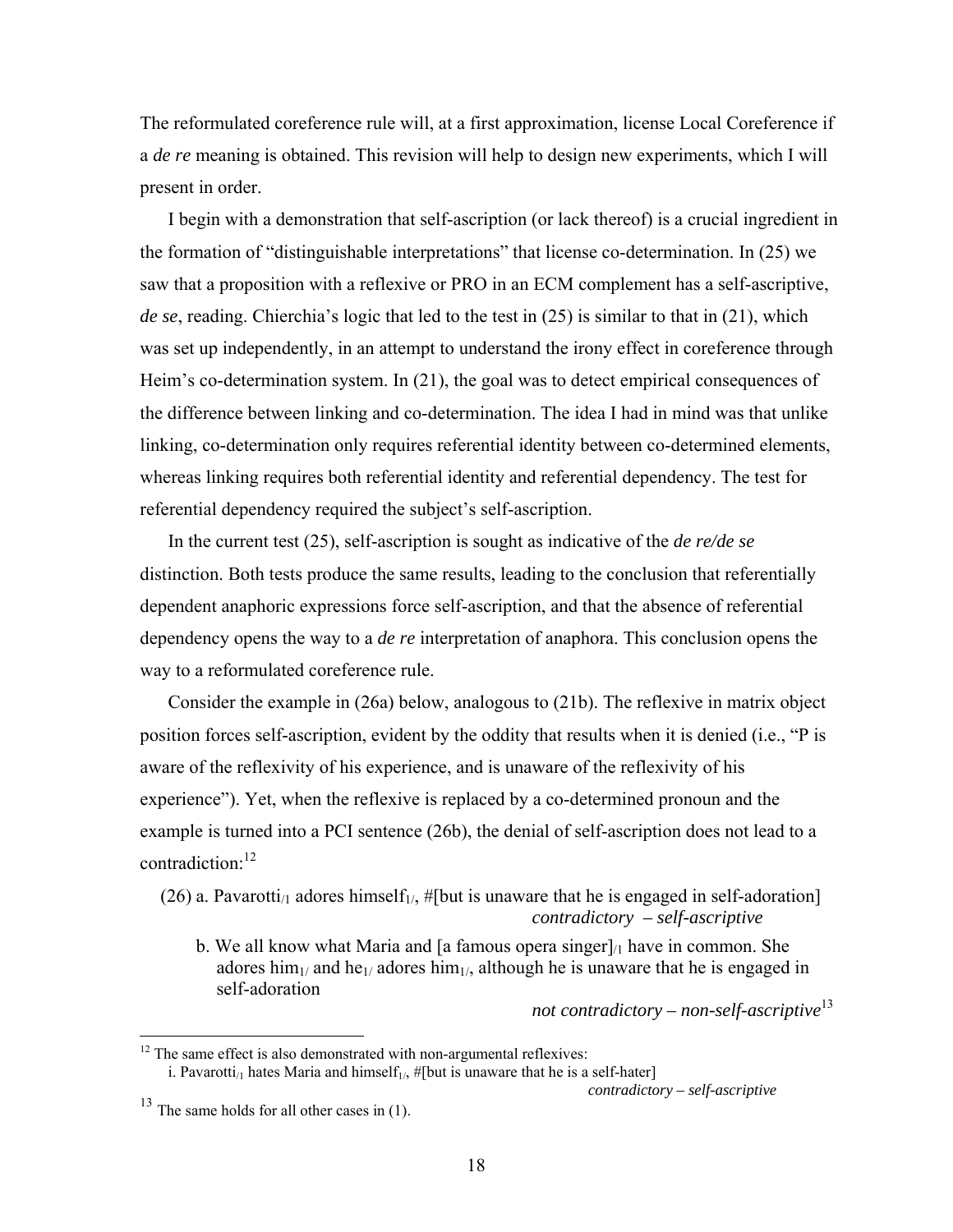This contrast suggests that self-ascription is a distinction relevant to anaphora not only in belief-contexts – ξ(*a,b*) is a relation which is present elsewhere, too. Linked anaphors are mandatorily self-ascriptive, whereas co-determined ones are not. As this is the essence of the *de se/de re* distinction, it is easy to think about these results along *de se/de re* lines:

- (27) *De se/de re* and linking/co-linking:
	- a. A linked anaphor is a *de se* anaphor
	- b. A co-linked (or co-determined) anaphor is a *de re* anaphor

#### 4.3. *De re* Co-determination

The foregoing naturally leads to our first reformulation of Heim's exceptional codetermination rule. We have seen that a co-linked pronoun is interpreted *de re*, whereas replacing the pronoun with a bound reflexive forces a *de se* interpretation. These observations shed new light on the notion "distinguishable interpretation": if codetermination is licensed by such an interpretation, but is perfectly correlated with *de re*, we can articulate the rule:

(28) *De re* Co-determination

A pronominal β is allowed to be co-determined with a local c-commanding antecedent α iff a *de re* interpretation is thus obtained.

 In addition to solving Heim's Reference problem (§2.1), the *de re* co-determination rule uses a reasonably clear semantic notion, and captures the facts about *de se/de re* presented above, which seems to imply that we have made progress in understanding the semantic conditions for co-determination. In doing so, we have characterized one set of instances of reflexive/pronoun non-complementarity ("apparent condition B violations"). Context helps us expose the relevant meaning of the pronoun, and realize how interpretive differences between a co-linked pronoun and its linked counterpart are obtained through differences between the perspective of an omniscient narrator and that of a (potentially) less knowledgeable protagonist.

#### **5.** *De re* **Co-determination and the overgeneration problem**

#### 5.1 Predicates that tolerate *de re* co-determination, and predicates that don't

The new rule seems to overgenerate, however. A short perusal of the literature on coreference reveals that the range of predicates that feature in example sentences is rather narrow – standard cases contain verbs with a mental component, mostly intensional, of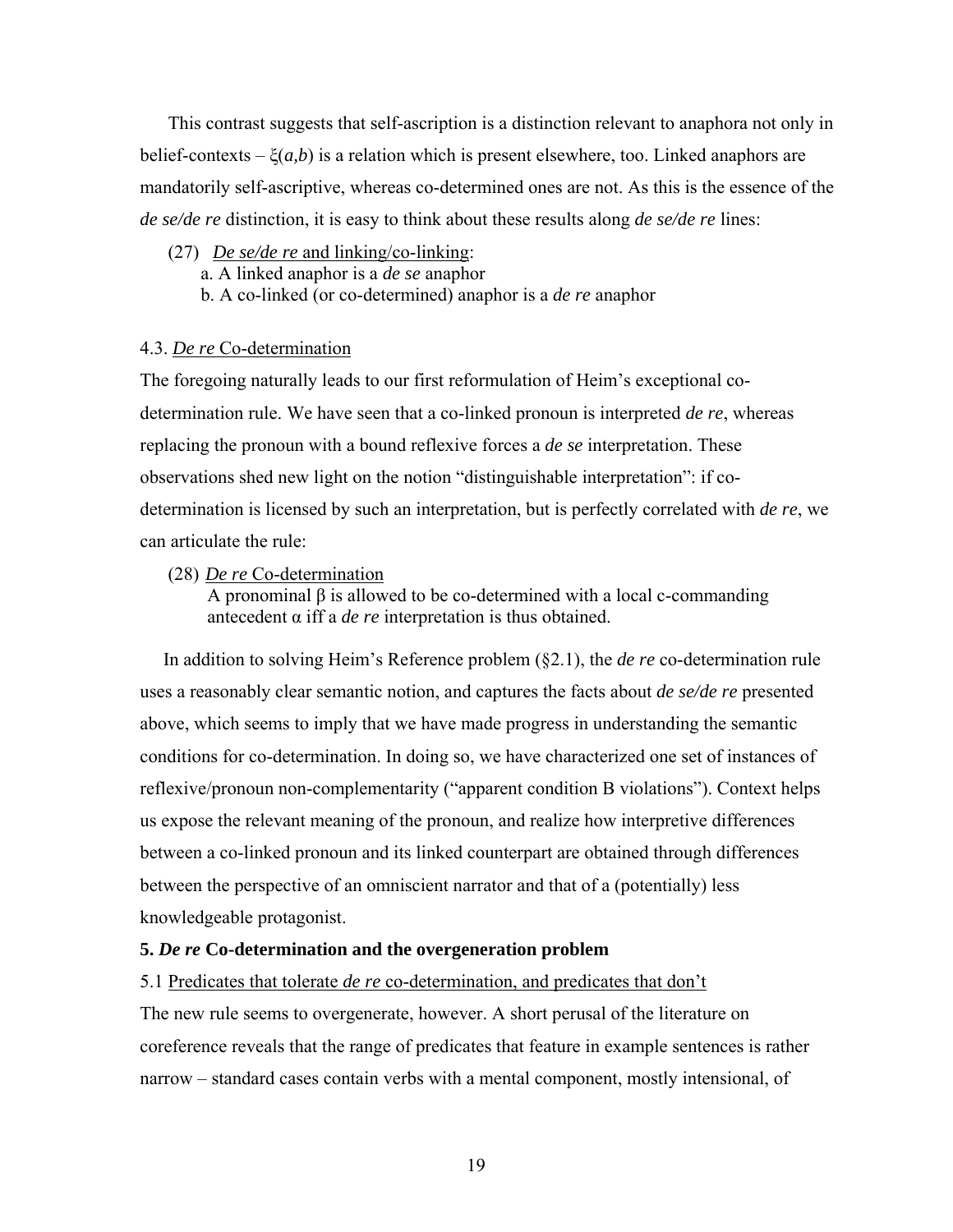various types: experiencer verbs like *love* (or *be in love with*), *hate*, *adore* and *admire*, and of course, famously, *dream*. ECM verbs also allow for *de re* co-determination, as do certain verbs of saying like *praise* and *glorify* in identity-question-answering contexts. Yet, are the same contextual violations possible with just any verb? The answer is negative. As noted in §2.2, rule-i suffers from an overgeneration problem, and Local Coreference is blocked with many predicates, even though some judgments are crisper than others:

- (29) Verbs with a mental component accommodate *de re* and allow Co-determination:
	- a. *Psych I:* Joe and some math professor have much in common. He loves/hates her and *she* loves/hates *her*
		- b. *Psych II:* …He annoys/amuses her and *she* annoys/amuses *her*
		- c. *ECM:* …He expects/wants her to win and *she* expects/wants *her* to win
		- d. *Raising:* J&S have similar views: he seems crazy to her and *she* seems crazy to *her*
		- e. *Saying etc.:* Is this woman Zelda? Yes/no, *she* praises/curses *her* like no one else…
- (30) Agentive verbs (weakly) disallow Co-determination:
	- a. ??I know what Bill and some math professor do when they meet. He kicks her and *she* kicks *her*.
	- b. ??Is this clown Zelda? Of course not. *She* just hit *her* on the head with a frying pan. Zelda would never do such a crazy thing
	- c. ?? No one/everyone touched John. Only/even *he* touched *him*
- (31) Verbs of delivery Double objects strongly disallow Co-determination:
	- a. \*I know what Bill and some math professor do every Tuesday. He gives her money and *she* gives *her* money.
	- b. \*Is this clown Zelda? Of course she is. *She* just gave *her* a compliment. Only Zelda would do such a thing.
	- c. \*No one/everyone gave John a gift. Only/even *he (himself)* gave *him* a gift
- (32) Other triadic predicates disallow Co-determination:
	- a. \*I know what Mary and some math student do every Tuesday. She tells him stories and *he* tells *him* stories.
	- b. \*Is this clown Zelda? Of course she is. *She* just told *her* to go to hell. Only Zelda would do such a thing.
	- c. \*No one/everyone told John a story. Only/even *he* told *him* a story.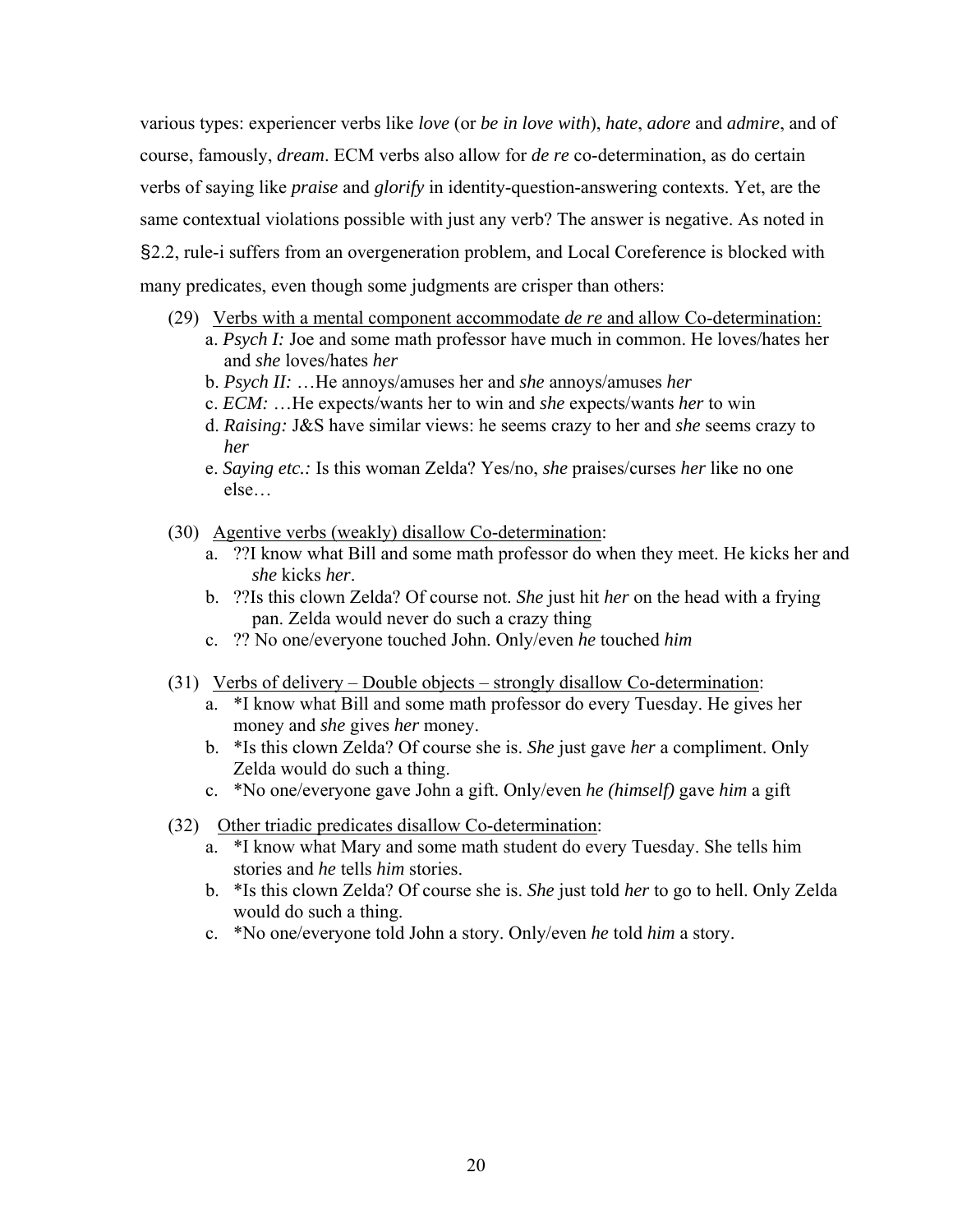The restriction on co-determination, and the seemingly graded nature of the acceptability judgments, are surprising.<sup>14</sup> Upon reflection, though, a small reconsideration of our assumptions would make these facts follow from the *de re* co-determination rule.

5.2. Intensional aspects of the relevant predicates and substitution failure

Sentences that admit a *de re* reading mostly contain predicates that are, in some sense, intensional. One recognized property of intensional predicates is substitution-failure: if their object is substituted with another that refers to the same entity, the truth value of the resulting sentence might change (cf. Quine, 1956; Kaplan, 1969; for recent linguistic discussion cf. Moltmann, 1997; Larson, den Dikken & Ludlow, 1997). Other verbs do not have this property. To see the contrast, take Mary, a manager in an insurance company where Bob Parr works. She may not be aware that Bob is in fact Mr. Incredible, who assumed a new identity as part of the Federal Witness Protection Program. In a context where  $\parallel$  Bob Par $\parallel$  =  $\parallel$  Mr. Incredible]], consider the following:

- (33) Substituting predicates:
	- a.  $[Mary$  touched Bob Parr $]=[Mary$  touched Mr. Incredible
	- b. [Mary told Bob Parr a story]] = [Mary told Mr. Incredible a story]]
	- c.  $[Mary gave Bob Parr a kiss] = [Mary gave Mr. Incredible a kiss]$

(34) Non-substituting predicates:

 $\overline{a}$ 

- a.  $\mathbb{M}$ ary adores Bob Parr $\Vert \neq \mathbb{M}$ ary adores Mr. Incredible $\Vert$
- b. [Mary dreamt about Bob Parr]]  $\neq$  [Mary dreamt about Mr. Incredible]]
- c.  $\text{[Mary praised Bob Parr]} \neq \text{[Mary praised Mr. Incredible]}$
- d. [Mary expects Bob Parr to win]]  $\neq$  [Mary expects Mr. Incredible to win]]

As (33) demonstrates, substituting Mr. Incredible for Bob Parr does not change the truth value of a sentence in which *touch*, *give* or *tell* is a main verb. That is, whether or not Mary knows Bob Parr's secret is irrelevant in (33): she performed some physical action on an individual, but her knowledge state – whether or not she knew his real identity when she was

 $14$  At this point, we can see how Heim's Logic Tutor construction fails to properly distinguish between predicate types, whereas PCI does. Recall that Heim's original example demonstrated the possibility of codetermination in cases like (i):

<sup>(</sup>i) If everyone hates a man, then it follows that that man himself hates him

As I argued above, this structure may confound judgments of logical and grammatical well-formedness, making it possible for the former to override the latter. That this is so is evident in the following, which may be contrasted with (30)-(32):

<sup>(</sup>ii) If everyone hit a man, then it follows that that man himself hit him

<sup>(</sup>iii) If everyone gave a man a gift, then it follows that that man himself gave him a gift

The contrast between (29) and (30)-(32) is much stronger than that between (i) and (ii)-(iii), indicating that indeed, the confound created by the Logic Tutor example interferes with proper judgment.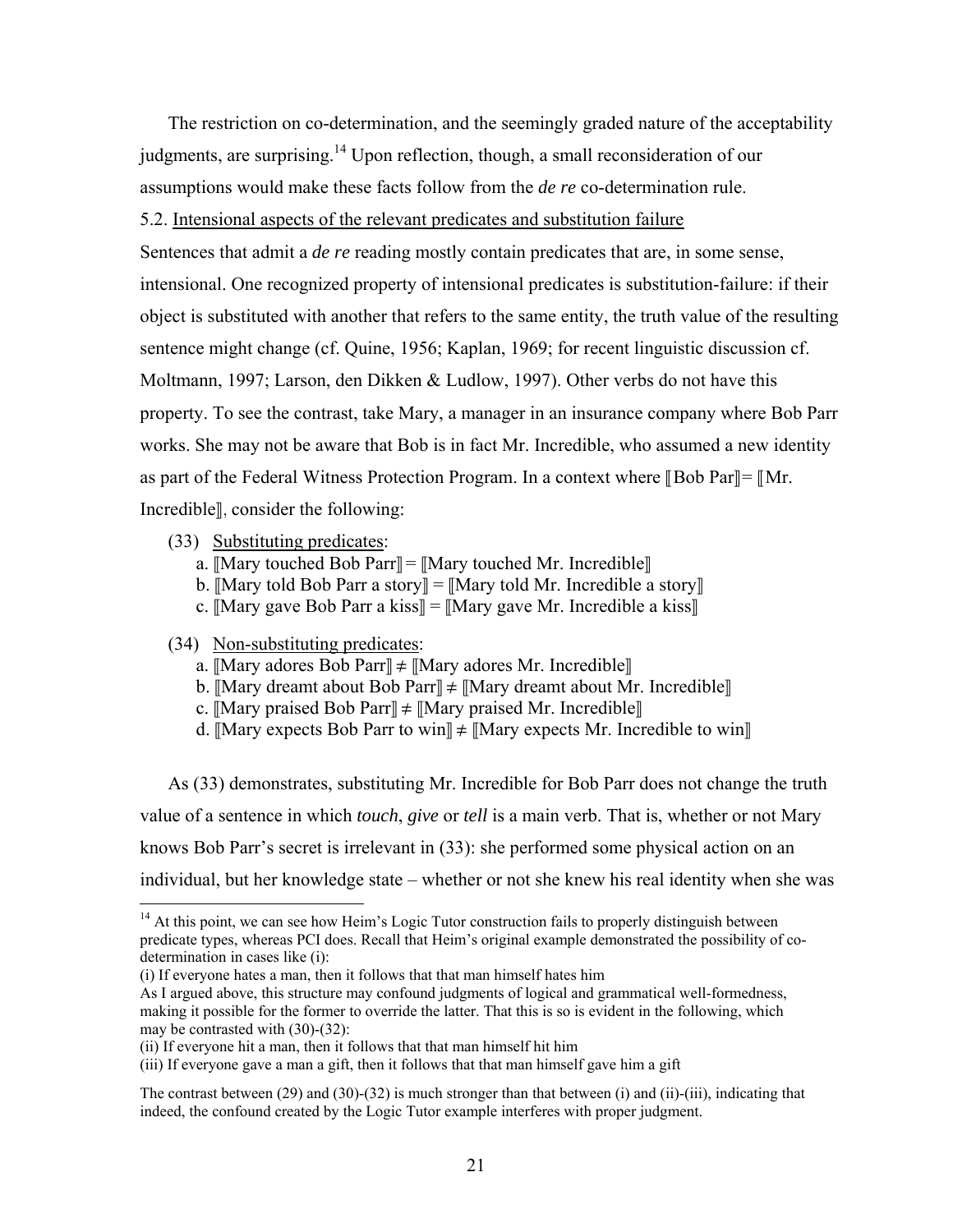at it – does not affect truth conditions, as long as the omniscient narrator "knows what he is talking about." That is, what matters is that he, not the subject, bears a suitable relation toward the object. The situation is quite different in a sentence whose predicate is *adore*, *dream*, *expect* or *praise*. There, substitution (potentially) affects truth value. In (34), Mary's state of knowledge, rather than the narrator's, is highly relevant to truth conditions, because the sentence is about her attitude toward the object, and this attitude is causally related to *her* knowledge state, not the omniscient narrator's. Mary adores Mr. Incredible because she knows of his special powers, which Bob does not possess. Thus a world in which Mary adores Mr. Incredible but not Bob Parr, is easily imaginable. Therefore, unless we guarantee that she "knows what she is talking about," we cannot ascertain that the statement pairs in (34) are equivalent. Substitution failure thus follows. The difference between these verbs and agentive ones, then, is clear: the state of knowledge of the subject is relevant in the latter, not the former.

When the object is a coreferential pronoun, the *de se/de re* distinction comes into play. As the mental state of the subject is irrelevant for sentences with agentive verbs, it plays no role in meaning. As a result, *de re* co-determination does not apply, and Local Coreference is not licensed. In sentences with mental predicates, by contrast, the mental state of the subject is highly relevant, and the possibility for *de re* co-determination opens the way to Local Coreference.<sup>15</sup>

*De re* co-determination thus provides an explanation for the overgeneration problem: agentive verbs block Local Coreference because they allow for substitution, therefore blocking the way for a difference in point of view between the narrator and subject. This property makes *de re* co-determination impossible. No other existent perspective on Local Coreference lends itself to such an account.<sup>16</sup>

 $\overline{a}$ 

<sup>&</sup>lt;sup>15</sup> More specifically, psychological predicates, ECM, and perhaps Raising verbs fail the substitution test. In the "identity under debate" cases that involve attitude verbs of saying like *praise* or *condone*, substitution may not be tested, but the existence of Heim's "guises" allows for difference in perspective between subject and narrator, which is what *de re* co-determination requires.

<sup>&</sup>lt;sup>16</sup> The foregoing discussion assumes that Local Coreference is completely blocked in sentences that contain substituting predicates. Yet, this is not quite so: contrived contexts can be found, that make *de re* codetermination possible even in sentences with substitutable predicates (e.g., actional and triadic verbs (30)- (32)). This can happen where the narrator seeks to convey the relevance of the subject's knowledge state. That is, where protagonist and narrator are in different knowledge states, despite the fact that the predicate at issue does not normally allow for that. Here is an example: under normal circumstances, it is difficult to imagine how you tell stories to you *de re*, meaning in a manner not equivalent to telling yourself stories. This is so because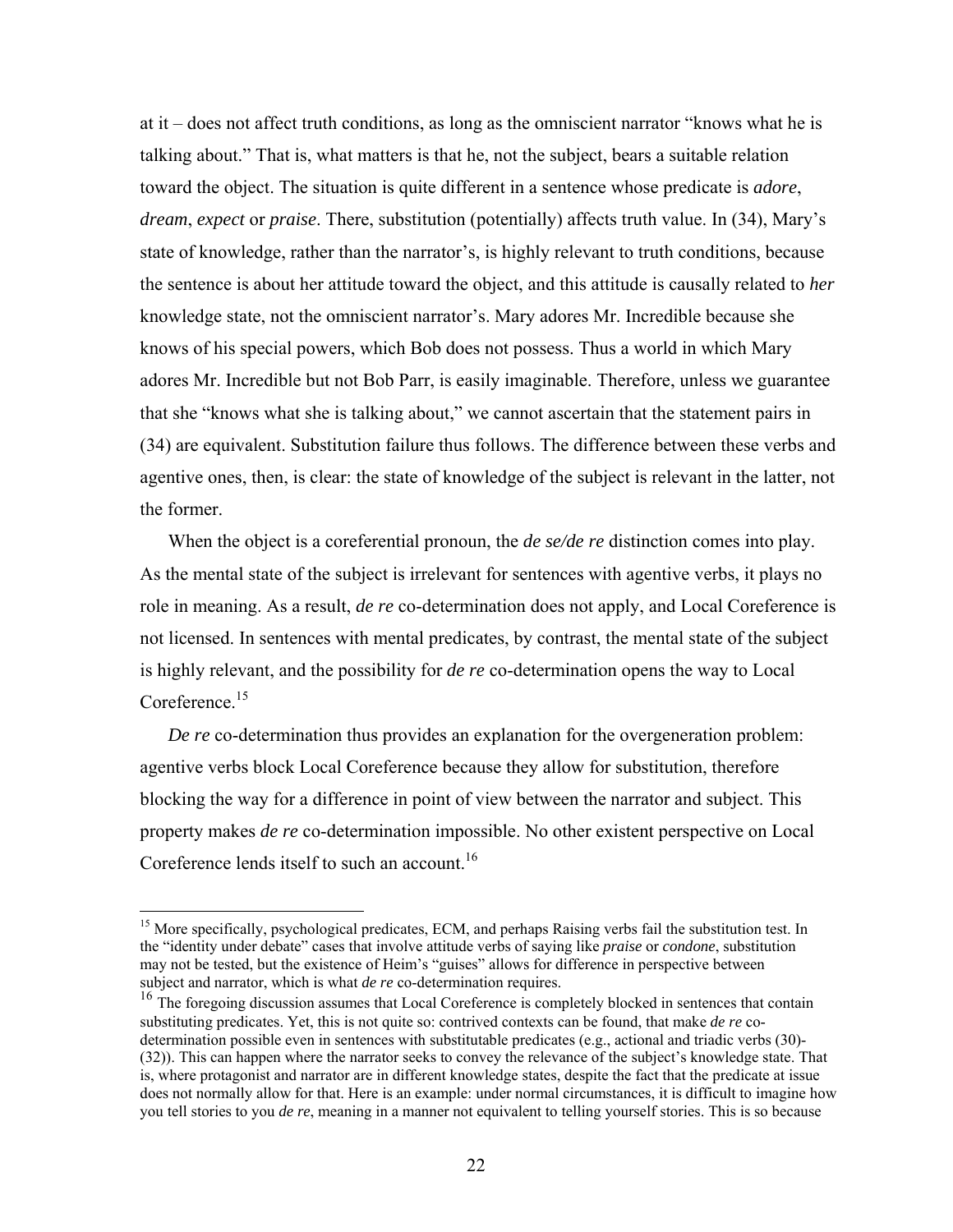We have gone a long way: following Heim, we moved from coreference to co-linking to co-determination; we then moved on to *de re* co-determination, the way it selects intensional predicates. Is this the end of the story? Not quite, for we have only focused on one relevant set of cases. Moreover, we haven't gone over other facts from Reinhart's cluster, to see whether they follow from *de re* co-determination. As we broaden the scope of our empirical discussion in the next section, some questions will be raised as to whether *de re* codetermination is exactly the right generalization.<sup>17</sup>

When extensions of our solution are considered, one might want to consider problems that touch upon noncomplementarity in binding. Best known among these are cases with pronouns and reflexives inside PP complements of objects:

(i) a. John likes/hates/detests  $[<sub>CFC</sub>$  stories about him/himself]

b. John read/heard  $\left[_{CFC}$  rumors about him/himself]

To account for this non-complenentarity, Chomsky's (1986) modifies the classical binding theory and defines locality for binding (Complete Functional Complex - CFC) so that they require an anaphor to be bound by the closest antecedent, and a pronoun to be locally free. But such effects are not obtained with all predicates: (ii) a. John wrote [PRO stories about \*him/himself]

b. John disseminated[PRO rumors about \*him/himself]

Chomsky assumes PRO as subject of NP, and alludes to a notion of possession – or more precisely, creation, as Danny Fox suggests – (of a story, a rumor, etc.) as a syntactically encoded notion, in the form and index on a control PRO. As predicates differ with respect to creation, the contrast follows.

Suppose we keep Chomsky's focus on the PRO subject, but instead of alluding to creation as the line dividing between predicates allowing non-complementarity and predicates that don't, we turn to *de re* codetermination. While syntactically, a pronoun and a reflexive can appear in the same position, there is a meaning difference, as before – *de re* is possible with pronouns inside PP complements, but not with reflexives: (iii) a. They<sub>1</sub> read stories about them<sub>1</sub>, unaware that that they were the subject

b. #They<sub>1</sub> read stories about themselves<sub>1</sub>, unaware that they were the subject

The *de se/de re* distinction seems to be at work here. Less clear is whether this contrast (and related ones) follow from *de re* co-determination.

normally, if you tell stories and you are the audience, you are telling stories to yourself, and it is difficult to see how you wouldn't be aware of that. But if highly abnormal circumstances are concocted, in which the protagonist is described as unaware of his own identity as the object, *de re* co-determination is possible even with actional verbs:

<sup>(</sup>i) Dick and Jane each have Jane's home number on the top of their speed dials. When they came to the party, they both left their cell phones on the couch. Oddly enough, they then sat down with equal clumsiness: they both sat on their phones inadvertently, and hit the speed-dial in the same way. Thus, he phoned her and *she* phoned *her* (i.e., her home phone).

<sup>(</sup>ii) Walking into the crowded stadium, John and Mary stumbled upon the same object. It was so crowded that they didn't even realize that he kicked her and *she* kicked *her*.

Previously, it was shown that dyadic (and other actional) predicates do not allow for *de re* codetermination, and I argued that substitutability was the block. We now see that when conditions for nonsubstitutability are created, the door is open for *de re* readings. Still, this does not mean that context plays a crucial role in Local Coreference. Rather, context can apparently be "contrived" so as to enable the hearer to suppress  $\xi(a,b)$  even when the predicate is a substituting one. Its relevance, then, is to the way predicates are interpreted, and we see that at times, the suitable relation  $\zeta(a,b)$  can be suppressed. Discussion of this point is beyond the scope of this paper.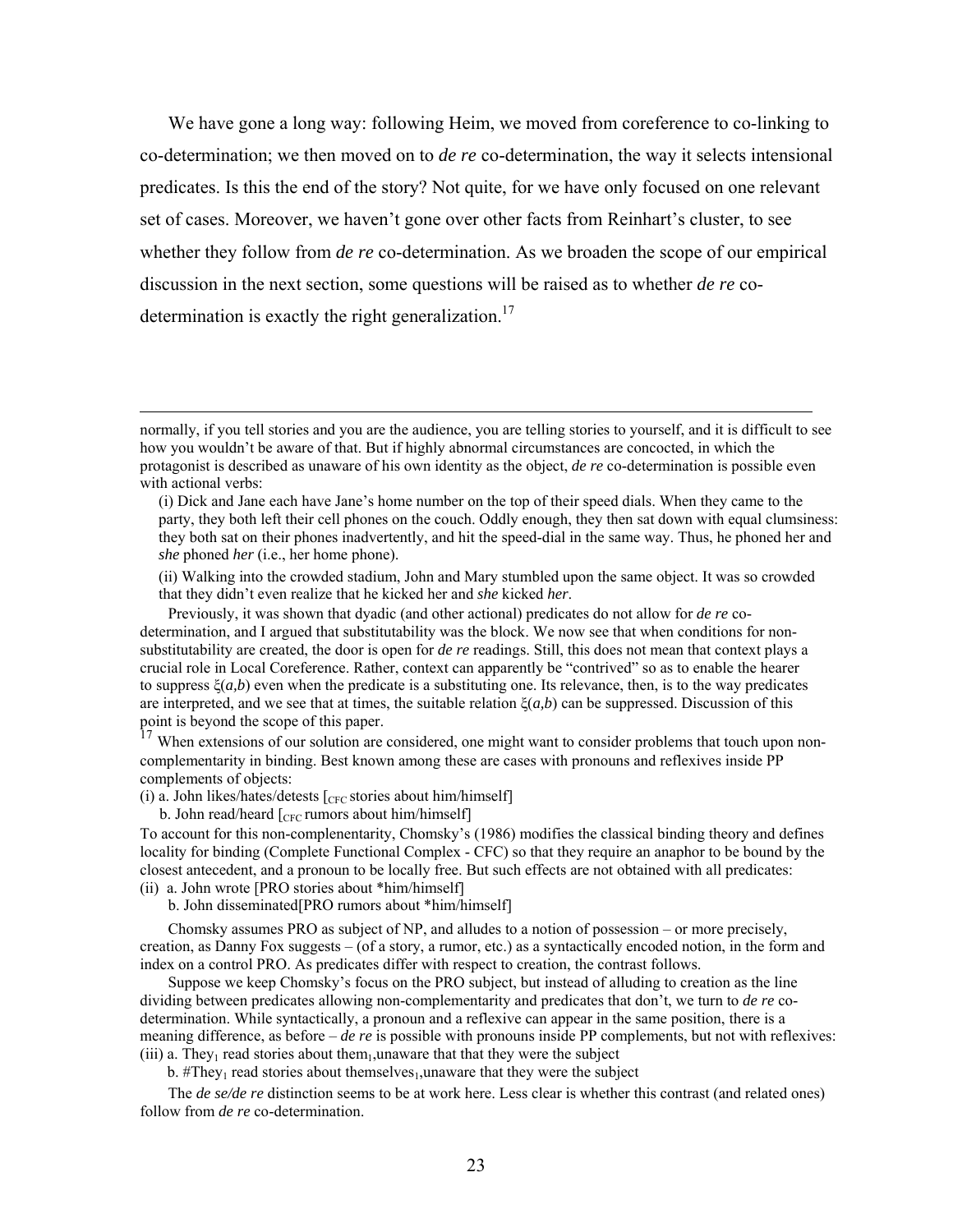### **6. An extension: Collective and distributive readings of pronouns**

#### 6.1 Chomsky's cases of pronouns in ECM complements

Chomsky (1986) presents certain ambiguities of pronouns in ECM contexts, which seem to support an argument against the coreference rule. As Grimshaw and Rosen (1990) put it, rule-i predicts that (35c) should be acceptable:

- (35) a. [Many students]<sub>1</sub> expect themselves<sub>1</sub> to leave<sup>18</sup>
	- b. [Many students]<sub>1</sub> expect that they<sub>1</sub> will leave
	- c. \*[Many students]<sub>1</sub> expect them<sub>1</sub> to leave

Chomsky, Grimshaw and Rosen's reasoning begins with a meaning difference between pronouns and reflexives in ECM contexts: a reflexive whose antecedent is quantified with *many* only allows a distributive reading, in which the pronoun ranges over individuals. Thus (35a) only means that there are many students such that each of these students expects himself or herself to leave. By contrast, as pronouns may refer to a plurality, the embedded pronoun in (35b) allows for an ambiguity: this sentence has the distributive meaning of (35a), but it also has a collective reading, meaning that there are many students such that they expect to leave collectively, however it is not necessarily the case that each of them has this expectation for himself or herself. These two meanings are distinct – there are situations in which (35b) is true whereas (35a) is false. Chomsky points out that rule-i predicts (35c) to be acceptable on a collective interpretation of the pronoun: according to this rule, if a distinguishable interpretation is available, then a pronoun replacing the reflexive should lead to a grammatical sentence on this alternative interpretation. Such an alternative exists, as indicated by the collective reading of (35b). Rule-i, which blocks local coreference only if no such interpretation is available, predicts the acceptability of (35c) on a collective reading, contrary to fact. Heim's co-determination system is not designed to handle such cases either, as it, too, relies on the same notion of "distinguishability".

6.2 Chomsky's cases considered in discourse context

Before accepting the conclusion that this argument leads to, we should examine its empirical content more carefully. From the current perspective, we might doubt the validity of the test

 $\overline{a}$ 

<sup>&</sup>lt;sup>18</sup> As Heim, Lasnik & May (1991, p. 77) point out, using a reciprocal anaphor may lead to crisper judgments, due to the distributive operator on the anaphor. This is indeed so, as indicated by the following:

<sup>(</sup>i)  $[Tw\sigma\ students]_1$  expect  $[each\ other]_1$  to win \$100 (total expectation: \$200)

<sup>(</sup>ii)  $[Two students]_1$  expect that they<sub>1</sub> will win \$100 (total expectation: \$100)

<sup>(</sup>iii) \*[Two students] $_1$  expect them<sub>1</sub> to win \$100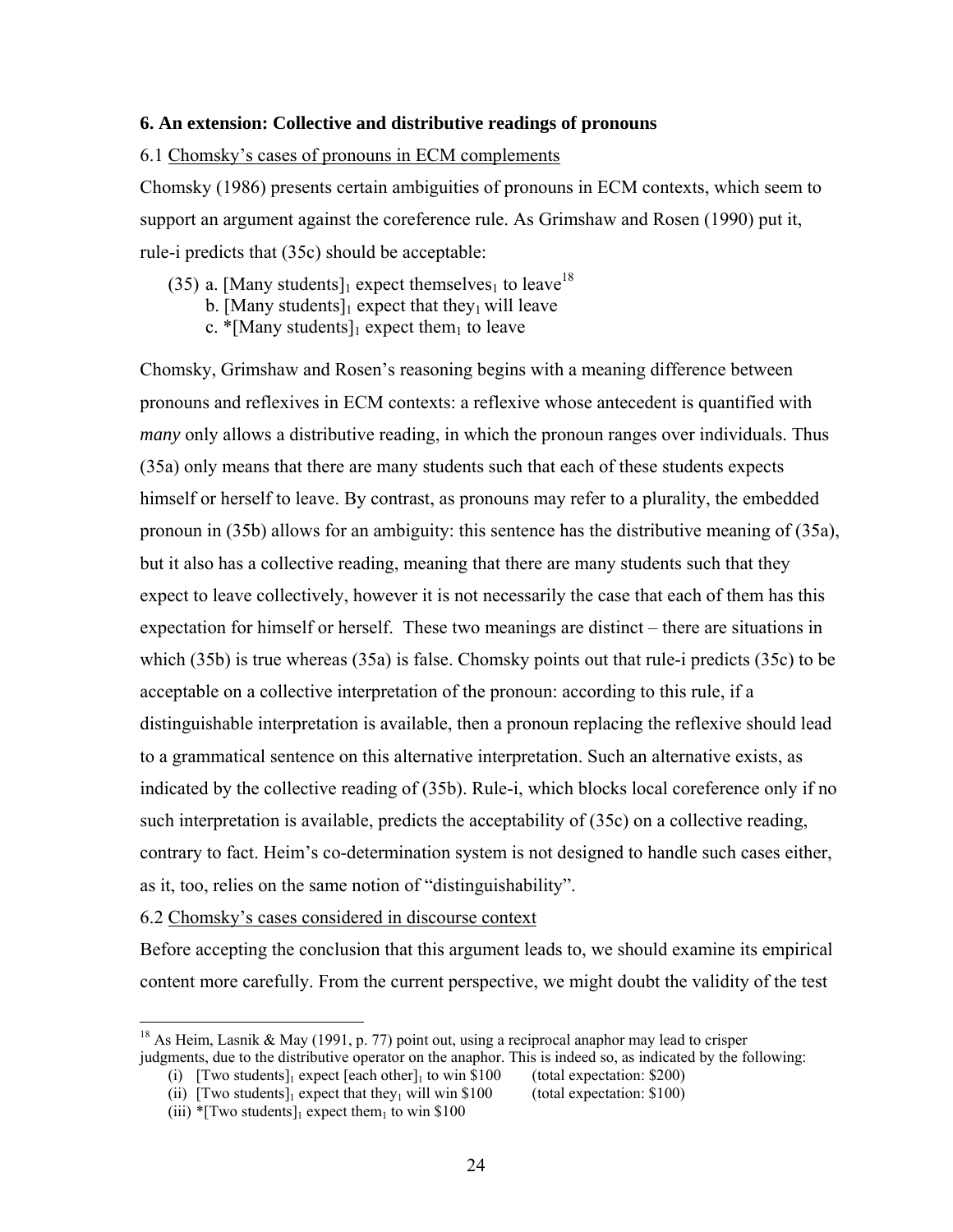in (35c). In the previous section, context was used to highlight the *de re* reading of locally coreferring pronouns. We might want to construct parallel conditions here, and see whether a meaning has gone undetected, one that would be brought out by an appropriate context. The goal here, then is to embed (35c) in such a context, in search for a collective interpretation. Below, I create such an example step-by-step.

In principle, a revised test can use materials taken from any condition B violation, as long as they make use of a quantificational antecedent capable of giving rise to both collective and distributive readings of anaphora. I will thus build gradually toward a test with ECM verbs – the ones used by Chomsky – and begin with mental verbs in a parallelism-inducing context. Previously, we tested quantificational antecedents in PCI, but we were not interested in the distributive/collective distinction and therefore used singular pronouns. As we shift our focus to these cases, follow Chomsky's logic, and pluralize the pronouns, we expect an acceptable collective interpretation to emerge:

(36) I know what Bill and many rock singers have in common. He admires them and *they* admire *them*.

Indeed, the result is acceptable. We can conclude that acceptability is due to the availability of an alternative meaning, brought out by context, but it would be nice to construct a direct demonstration that the pronoun has a collective reading. For that, we need to find a way to distinguish a collective from a distributive interpretation. In keeping with previous practice, we add another ingredient to our soup – an assertion that denies the distributive interpretation. An available collective interpretation would lead to an acceptable result, because a negated distributive meaning does not contradict a collective one. Indeed, the result is an acceptable (37), which moreover contrasts with a parallel sentence where a reflexive forces a distributive meaning (38). An added assertion results in a contradiction:

- (37) I know what Bill and many rock stars have in common. He admires them and they admire them, although individually, each of them doesn't necessarily admire herself. *collective – not contradictory*
- (38) I know what Bill and many rock stars have in common. He admires them and they admire themselves, #although individually, each of them doesn't necessarily admire herself.

*distributive – contradictory*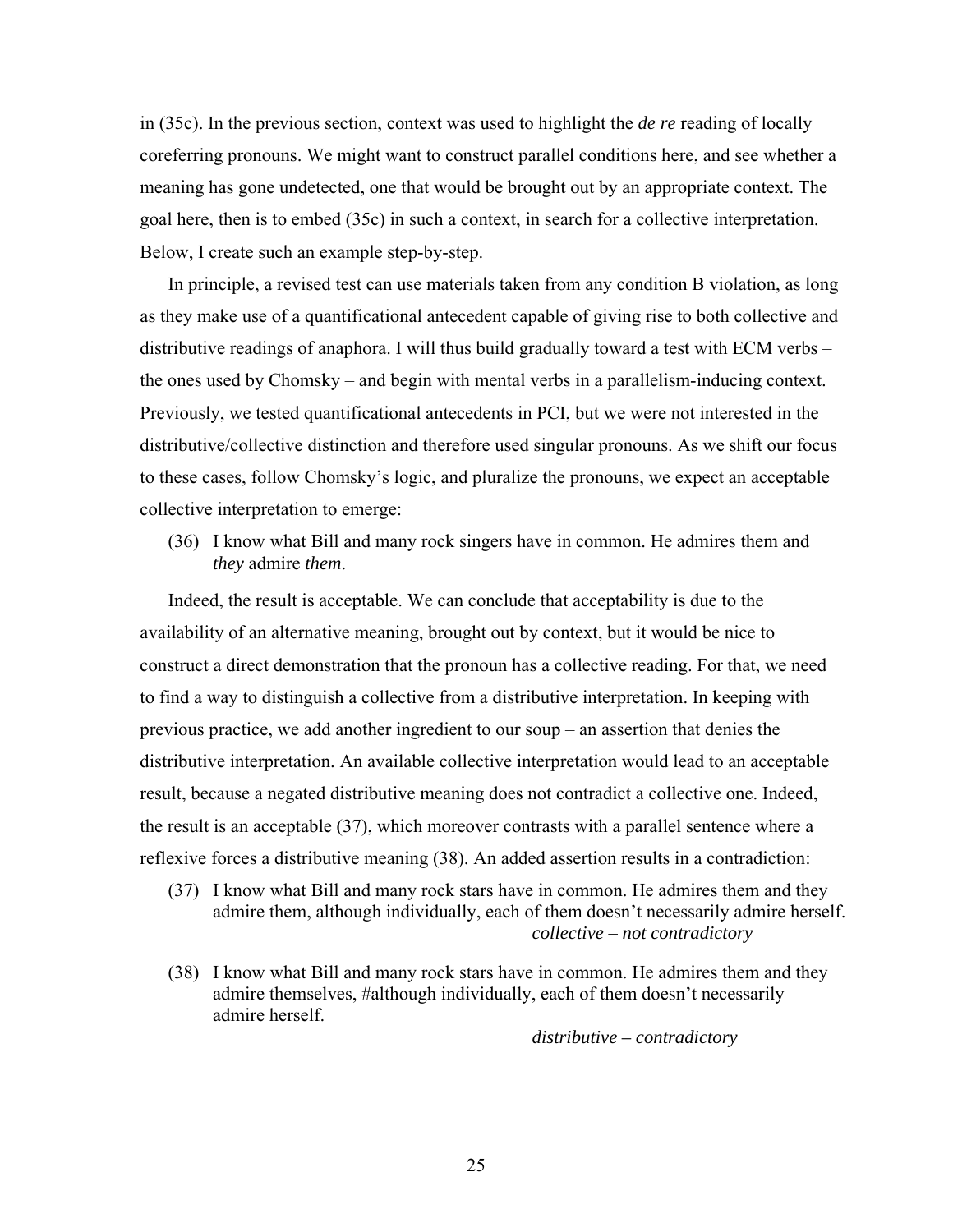The sweat put in the construction of this test has been rewarding: (37) describes a situation that is easily imagined, and the contrast is established.<sup>19</sup> In fact, the availability of a collective reading of a pronoun can be seen through a different type of contrast. Earlier it was shown that actional verbs block Local Coreference although context is the same as for mental verbs (33). I related this contrast to the substitutability property. In the present context, however, the property of substitutability should not be relevant, because the availability of a collective meaning for the pronoun (as compared to a distributive one) should result in grammatical co-determination in a manner that is independent of predicate type. If we modify the sentence accordingly, by replacing the definite discourse antecedent with a quantified one, *many New York story tellers*, and pluralize the pronoun to allow for the distributive/collective ambiguity, things should change as in (37), regardless of the fact that we are now testing with an actional (hence substituting) predicate. Indeed, this manipulation makes a collective interpretation of the pronoun possible, and Local Coreference now becomes acceptable:

(39) a. Bill and this New York story teller engage in this common activity on hot summer nights: As they sit around an open fire hydrant on the street, he tells her stories, and \*[*she* tells *her* stories]. b. Bill and many New York story tellers engage in this common activity on hot summer nights: As they all sit around, next to an open fire hydrant on the street, he tells them stories, and *they* tell *them* stories.

*collective – not contradictory*

To see that (39b) is indeed not contradictory on a collective interpretation, imagine a group of story-tellers seated next to a fire hydrant on a hot summer night, where each member tells stories to the group. It is fairly clear that (39b) may describe this situation. By contrast, (39a) is an odd way to describe a parallel situation in which only 2 story-tellers participate. Thus, you may question the acceptability of (39b), but I am quite sure that it contrasts with (39a), which

<u>.</u>

 $19$  Danny Fox points out that (37) may be acceptable not because of the collective reading, but due to the intensional verb *admire* which allows for a *de re* reading of the pronoun. This is true, yet the pronoun in (37) must also have a collective reading, as without it, we expect (39b) to be ungrammatical, since its predicate is actional, contrary to fact.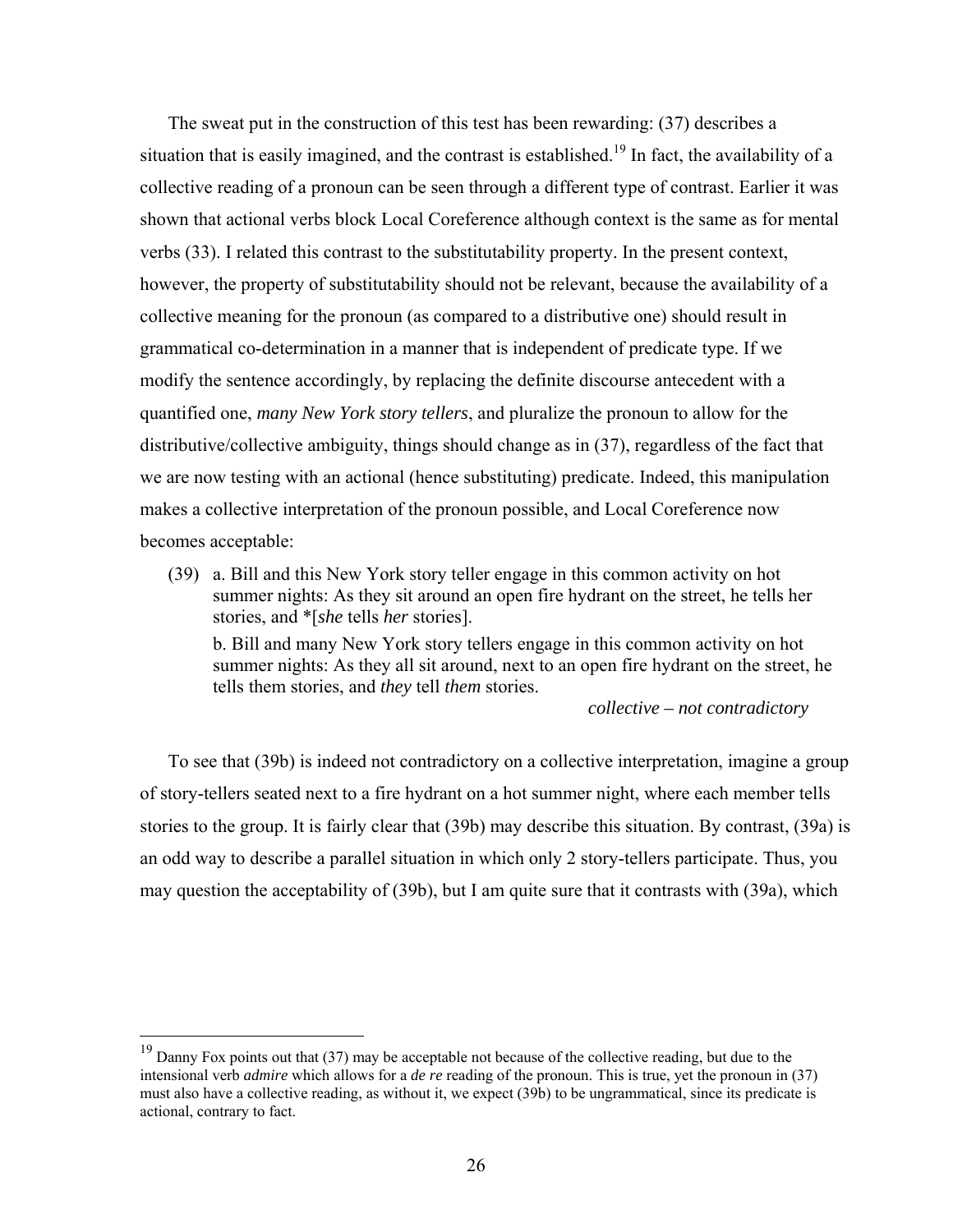drives home the point about the relevance of the collective/distributive contrast in these cases for co-determination.*<sup>20</sup>*

Finally, we return to Chomsky's original example. Once augmented with an appropriate context, it yields a reasonably acceptable set of contrasts. In the first 2 cases (40a-b), a distributive reading is forced, as the subject of the ECM verb is co-linked with a PRO and a reflexive. Thus an assertion denying that reading results in a contradiction. By contrast, the same assertion produces a non-contradictory result in the third case (40c), with a collective, co-linked plural pronoun:

(40) a. Before the women's races, Dick and Bill and many girl competitors had similar expectations. The boys expected them to win and *they* expected PRO to win, #although no girl in particular expected herself to win.

### *distributive – contradictory*

b. Before the women's races, Dick and Bill and many girl competitors had similar expectations. The boys expected them to win and *they* expected *them* to win, #although no girl in particular expected herself to win.

### *distributive – contradictory*

c. Before the women's races, Dick and Bill and many girl competitors had similar expectations. The boys expected them to win and *they* expected *them* to win, although no girl in particular expected herself to win.

*collective – not contradictory* 

 $\overline{a}$ 

<sup>&</sup>lt;sup>20</sup> A more detailed outlook on the collective/distributive contrast is revealed if we modify Heim, Lasnik & May's analysis (1991) of plurals. The sentence in (i) is 5-way ambiguous, depending on whether or not each argument has a distributor:

<sup>(</sup>i) John and Mary argue that they will win \$100

a. [John and Mary]<sub>1</sub> argue that they<sub>1</sub> will win \$100

b. [John and Mary]<sub>1</sub> argue that they<sub>1</sub> D<sub>2</sub> will win \$100

c. [John and Mary] $_1$  D<sub>2</sub> argue that they<sub>1</sub> will win \$100

d. [John and Mary]<sub>1</sub> D<sub>2</sub> argue that they<sub>2</sub> will win \$100

e. [John and Mary]<sub>1</sub> D<sub>2</sub> argue that they<sub>1</sub> D<sub>3</sub> will win \$100

To fit our discussion of ECM, we modify their example, replace the verb *argue* with *expect*:

<sup>(</sup>ii) Three gamblers expect that they will win \$100

a. Three gamblers *jointly* expect that *together* they will win \$100 (J&M expect J&M will win)

b. Three gamblers *jointly* expect that *each* of them will win \$100 (J&M expect J to win, M to win)

c. Three gamblers *each* expect that *together* they will win \$100 (J expects J&M to win; M expects J&M to win)

d. Three gamblers *each* expect for *himself* that he will win \$100 (J expects J to win; M expects M to win)

e. Three gamblers *each* expect that *together* they will win \$100 (J expects J to win, M to win; M expects J to win and M to win)

The move toward co-determination selects only certain meanings, which are best detected when compared to the true bound-variable reading (ii-d):

<sup>(</sup>iii) a. John and three gamblers have much in common. He expects them to win \$100 and they expect them to win \$100, ??#although each of them does not expect any of the others to win \$100.

b. John and three gamblers have much in common. He expects them to win \$100 and they expect themselves to win \$100, although each of them does not expect any of the others to win \$100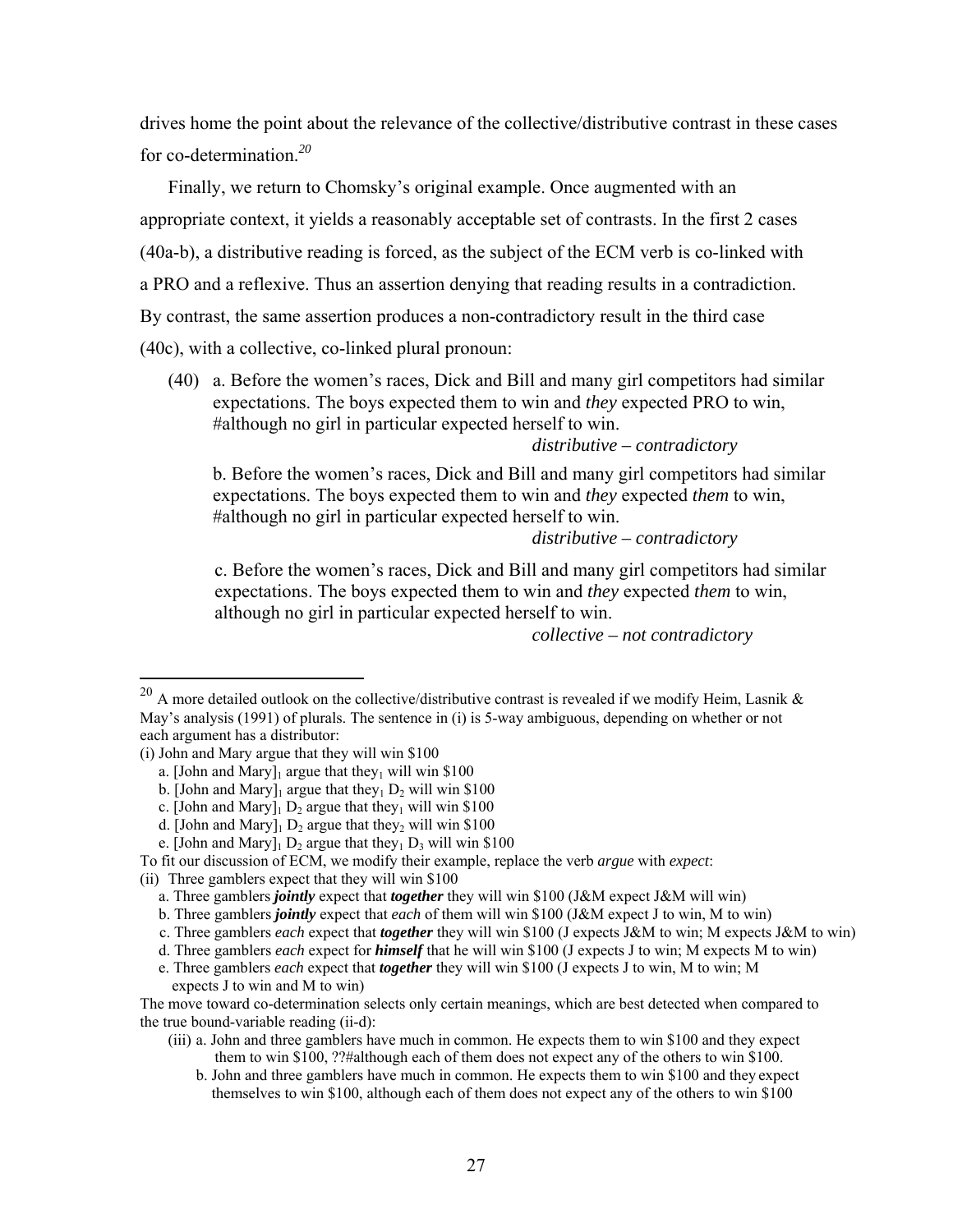#### **7. Generalizing** *de re* **co-determination**

#### 7.1. Do collective pronouns allow *de re* Co-determination?

The foregoing has added a case in which an alternative interpretation makes a sentence with a locally co-determined pronoun acceptable. But wait a minute: weren't we assuming *de re* co-determination all along? Can *de re* co-determination account for the distributive/collective cases as well? For that we would need to demonstrate that collective, but not distributive, pronouns allow *de re* readings.

Previously, we showed Local Coreference in ECM contexts by comparing Chomsky's distributive/collective contrasts to which proper context was added. To link this type of contrast to the *de se/de re* distinction, another component must be added. That is, we must add an assertion that denies *de se*, namely denies that the (quantified) subject is unaware, in order to check for the availability of a *de re* reading.

With a reflexive, only a *de se* reading is possible (41a), and the appended assertion should lead to oddity (i.e., 'they expect themselves to win but are unaware that they expect themselves to win'). Yet if an embedded subject pronoun allows a *de re* reading, the resulting sentence should be good. In (41), then, there may be a *de se/de re* contrast between a plural reflexive and a pronoun, indicating that *de re* co-determination may be possible:

(41) a. I know what Jacques and F1 drivers have in common. He expects them to win the Grand Prix and *they* expect *themselves* to win the Grand Prix, #although individually, none of these race drivers is aware that she expects herself to win the Grand Prix.

#### *distributive – contradictory*

b. I know what Jacques and many F1 drivers have in common. He expects them to win the Grand Prix and *they* expect *them* to win the Grand Prix, although individually, none of these race drivers is aware that she expects herself to win the Grand Prix.

#### *collective – not contradictory*

If the result of this test were clear, a new means to accomplish a *de re* co-determination would become available: when a plural anaphor ranges over individuals, *de se* is forced. But when it refers to a plurality (as is the case in collective pronouns), the doors is opened to a *de re* meaning, and a resulting possibility of Local Coreference. Yet it seems to me that this test is inconclusive, as the judgments in (41) are murky. This should lead us to consider alternative account. Moreover, *de re* co-determination fails to handle other cases from Reinhart's coreference cluster. This is a serious problem, which I discuss below.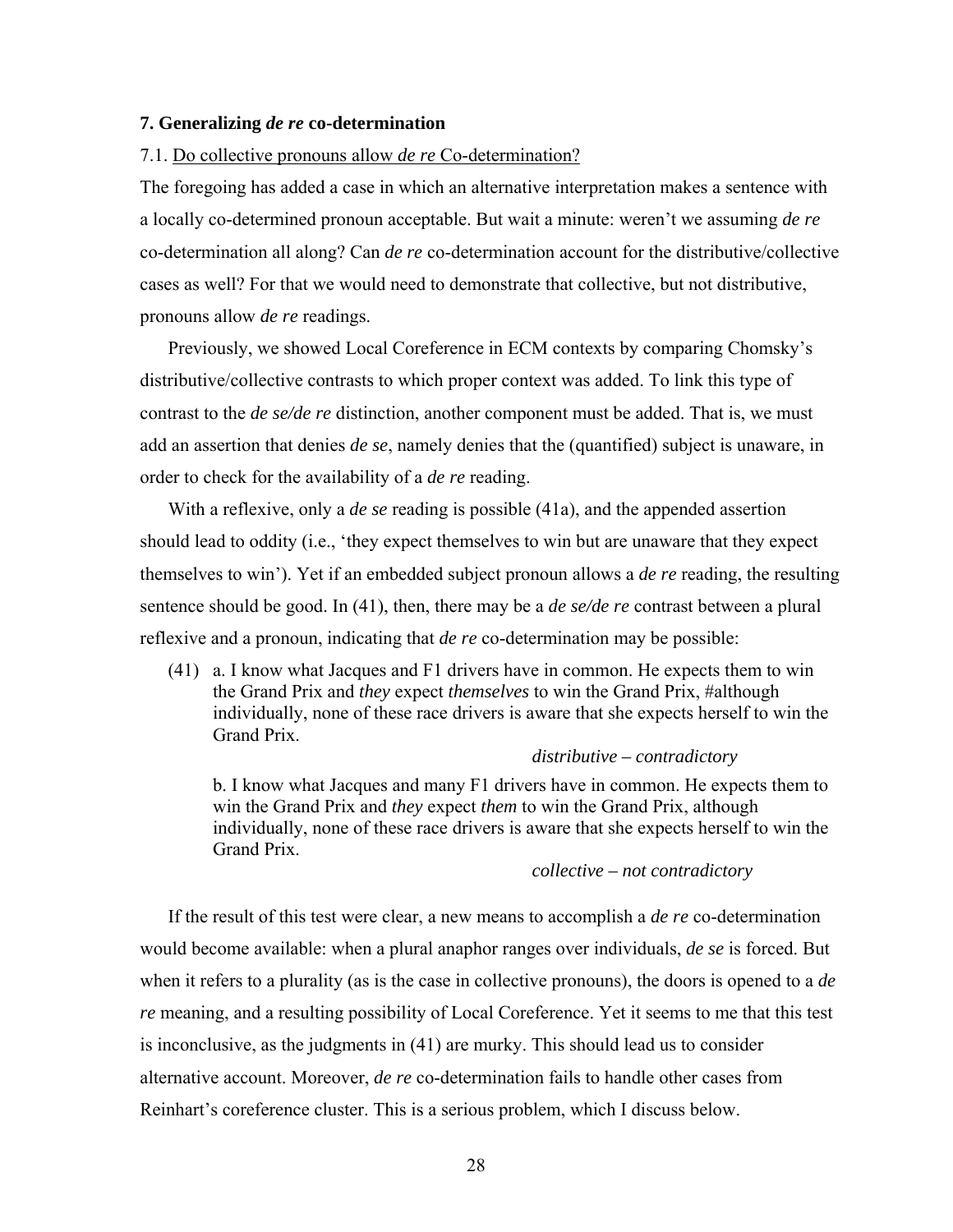### 7.2. Distinct Meaning Co-determination (DMC)

Our starting point was Reinhart's coreference cluster:

- (42) Reinhart's Coreference cluster:
	- i. Local Coreference in Condition B violations.
	- ii. Strict-identity readings.
	- iii. Coreference without violation pronouns co-referring with non c-commanding antecedents.

The meaning differences in (42b), and (42c) are not related to the *de se/de re* distinction. At issue are sentences such as those in (43)-(44), whose meanings are listed:

| (43) | Cases in which the coreference alternative is not entailed from the bound one:                        |        |  |
|------|-------------------------------------------------------------------------------------------------------|--------|--|
|      | a. John <sub>i</sub> walked his dog and so did Mary <sub>2</sub> walk his <i>her</i> <sub>2</sub> dog |        |  |
|      | <i>i.</i> [Mary walked Mary's dog]                                                                    | sloppy |  |
|      | <i>ii.</i> [Mary walked John's dog]                                                                   | strict |  |
|      | b. Only Mary <sub>2</sub> voted for her <sub>2</sub> father                                           |        |  |
|      | <i>i</i> . [Mary voted for Mary's father $\&$                                                         |        |  |
|      | no one else voted for Mary's father, but                                                              |        |  |
|      | unknown is whether anyone else voted for their own father]                                            | sloppy |  |
|      | <i>ii.</i> [Mary voted for Mary's father $\&$                                                         |        |  |
|      | no one else voted for their own father, but                                                           |        |  |
|      | unknown is whether anyone else voted for Mary's father                                                | strict |  |
|      |                                                                                                       |        |  |

# (44) Local Coreference without a violation:

- a.  $\left[\begin{matrix} 1 & D \end{matrix}\right]$  [LD The man  $\left[\begin{matrix} \text{next to Mary}_i \\ \text{every} \end{matrix}\right]$  touched here
- b.  $*_{\text{LD}}$  The man [next to [every actress] [] touched her

Members of each pair are distinct in meaning, but the difference between them is not related to *de se/de re*. *De re* co-determination leaves these cases outside its scope. Could this rule be slicing coreference too thin in light of this exclusion? Bernhard Schwarz proposes to restate it: Now that we know that co-determination depends on a meaning difference (whether *de se/de* re or other, as above), he asks why not construe rule-i's notion "distinguishable interpretation" straightforwardly as "having distinct truth conditions"? Stated thus, the rule would cover (43)-(44) in addition to the cases previously discussed, carving the phenomena like rule-i:

(45) Distinct Meaning Co-determination (DMC):

A pronominal β is allowed to be co-determined with a local c-commanding antecedent α when the interpretation thus obtained is distinct from the one with a bound reading.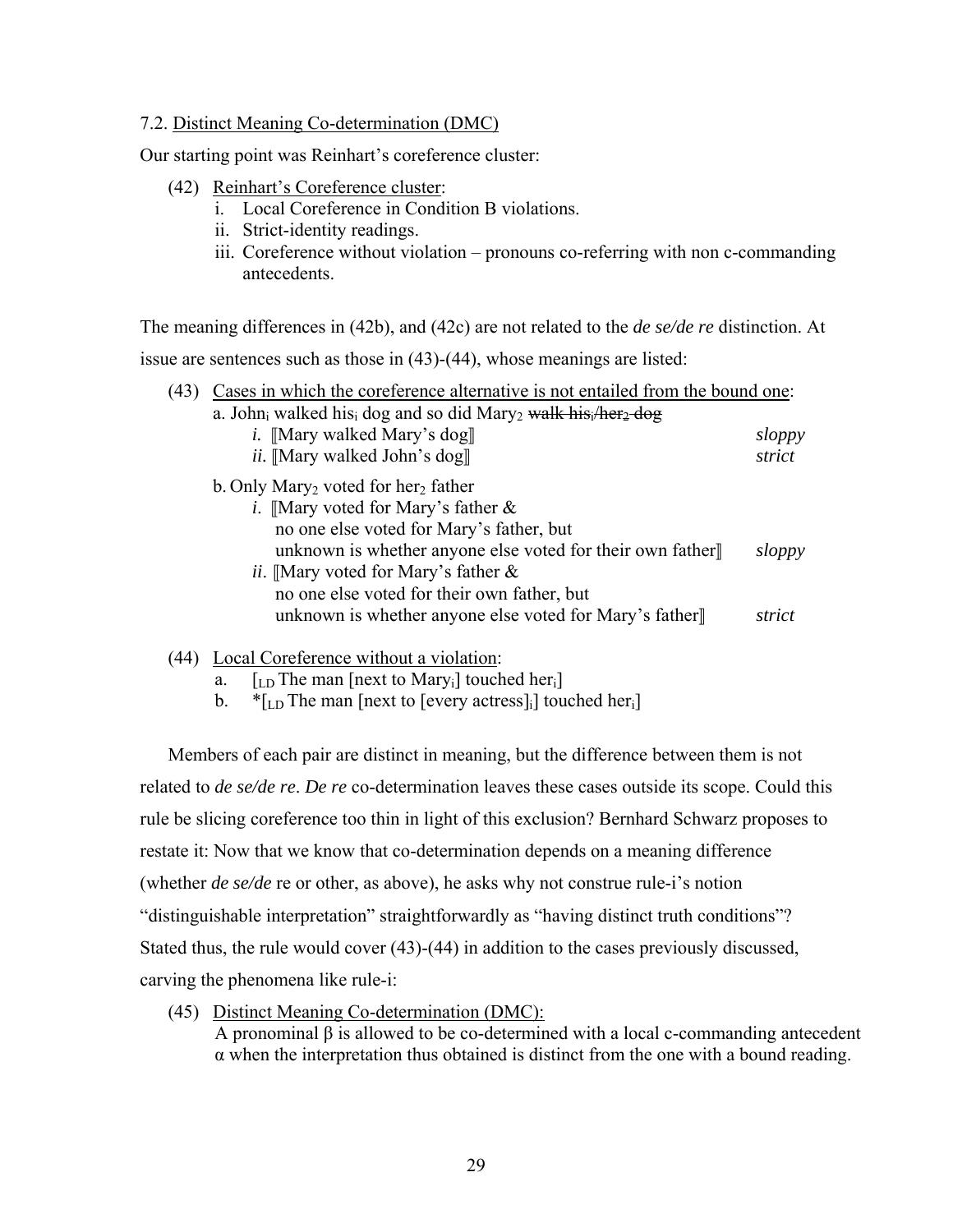DMC is stated in the spirit of Fox's Rule-H, designed to account for Dahl's paradox. All cases now fall under a single generalization.

### **8. Coda: implications to the acquisition of Condition B**

I conclude with a brief comment on the debate on the acquisition of Condition B (e.g., Grimshaw & Rosen, 1990; Chien & Wexler, 1990; Grodzinsky & Reinhart, 1993; Elbourne, 2005). This debate has to do with children's putatively asymmetric performance in experiments that require the detection of Condition B violations. In various experiments (mostly requiring "picture verification" or "truth-value-judgment" of multiple tokens for each sentence type, divided into Match and MisMatch conditions<sup>21</sup>), children's performance has been as follows:

| (46)                                                        | <b>Match</b>   | <b>MisMatch</b> |
|-------------------------------------------------------------|----------------|-----------------|
|                                                             | $(\%$ correct) | $(\%$ correct)  |
| a. This is A. This is B. Is A touching himself?             | $\sim 90$      | $\sim 90$       |
| b. This is A. This is B. Is A touching him?                 | $\sim 90$      | $\sim 50$       |
| c. This is A. These are the Bs. Is every A touching<br>him? | $\sim 80$      | $\sim 80$       |

This pattern – and in particular children's apparent failure (chance-level performance) on the MisMatch condition of (46b) and only there – has been taken to suggest that children know the binding conditions, and as they sometimes accept condition B violations, and do so only when the antecedent is referential, it follows that they have problems with rule-i.

There has been am lively debate on the validity of these results, as well as on their relevance to rule-i (or, for that matter, to any other version of the coreference rule). Serious discussion of these issues is beyond the scope of the present discussion, but I would like make 2 observations in the context of *de re* co-determination and DMC: a. all the predicates that have been used in experiments have been actional, namely, of the non-substituting type. Such predicates do not easily allow Local Coreference, which is obtained only under in highly contrived contexts as we have seen. Thus, it is not likely that these tests probed children's knowledge of coreference, at least not as directly as several authors (myself included) have tried to claim. It is not at all clear, then, that children's performance on

<u>.</u>

 $21$  The Match condition depicts a scenario that matches the sentence; the MisMatch depicts a scenario that requires a violation of the relevant binding condition: the MM picture for (46a) depicts the subject as performing a transitive action, whereas the MM pictures for (46b,c) depict the subject as performing a reflexive action.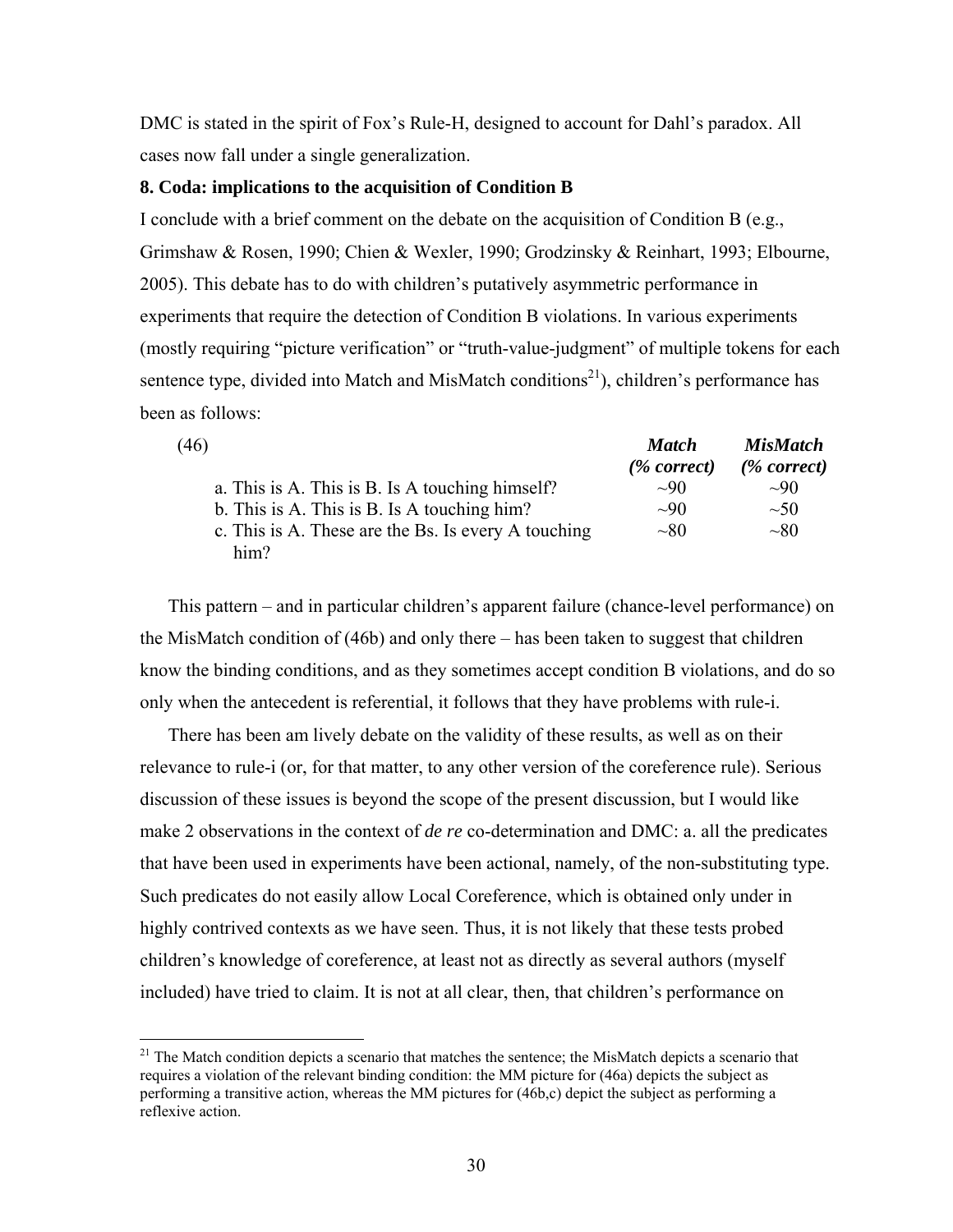sentences such as (46b) is related to coreference. b. Moreover, the constructions on which children were tested may not be related to coreference either: no experiment I am aware of has used Condition B violations in parallelism contexts like those in  $(1)$ .<sup>22</sup> The contexts preceding the test sentences in (46) are the norm (see Elbourne, 2005, for elaboration on this point).

Given these 2 points, the relation between children's scores and coreference is less than clear and requires a major revision. Hopefully, the current work will revive the debate, and lead some experimentalists to get back to the drawing board, and design new, exciting, experiments.

 $\overline{a}$ 

 $22$  There have also been attempts to study coreference through children's detection of violations of condition B through strict-identity in VP-ellipsis (e.g., in sentences such as *John touched her and so did Mary*, see Thornton & Wexler, 1999; Elbourne, 2005). Yet, the relevance of such results (once their validity is agreed upon) to coreference depends on the version of the co-determination rule that we end up accepting. That is, accepting the AEC would exclude these from discussion.